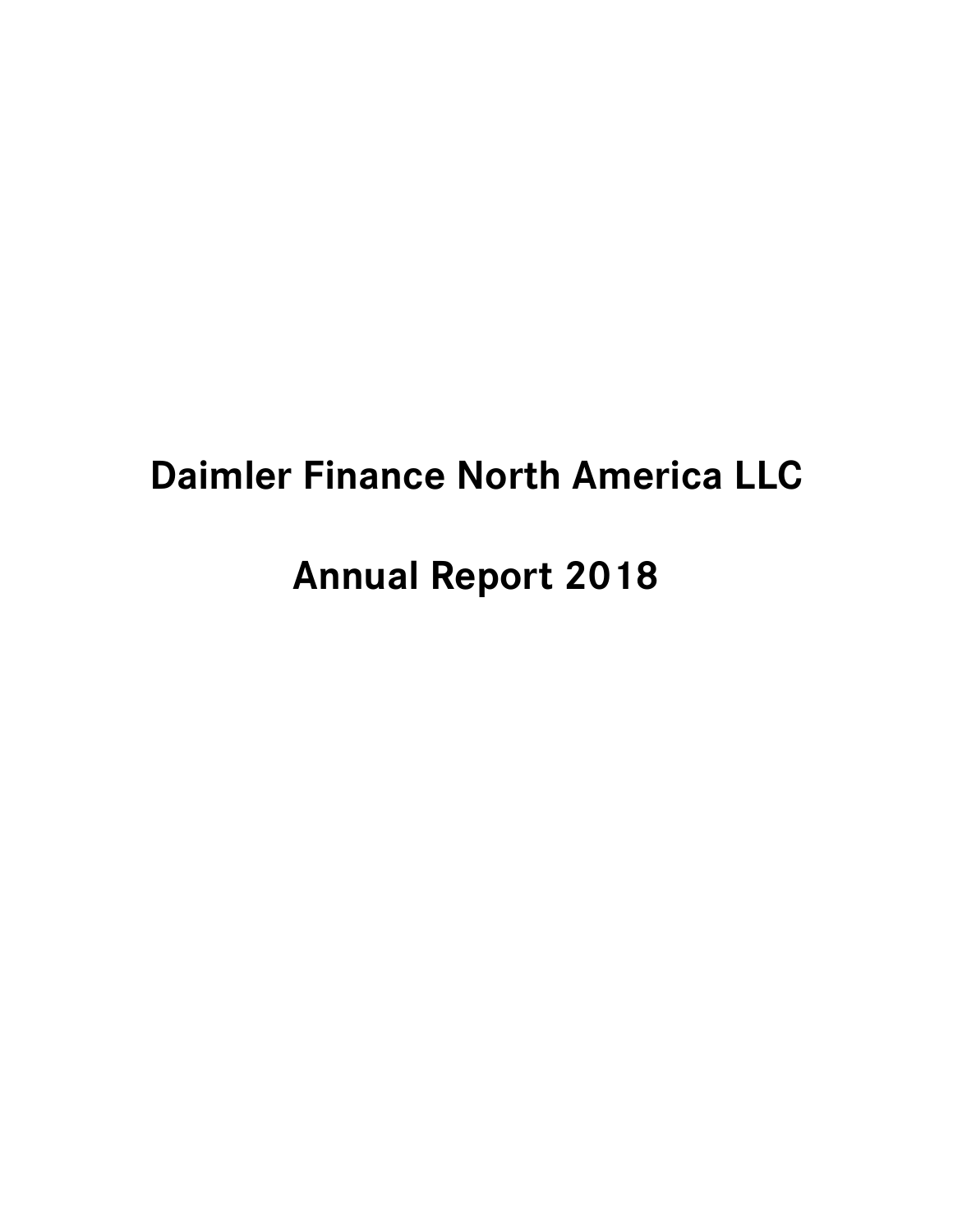## Table of Contents

| $\mathbf{1}$ . |  |  |  |  |  |
|----------------|--|--|--|--|--|
| 2.             |  |  |  |  |  |
| 3.             |  |  |  |  |  |
| 4.             |  |  |  |  |  |
| 5.             |  |  |  |  |  |
| 6.             |  |  |  |  |  |
| 7.             |  |  |  |  |  |
| 8.             |  |  |  |  |  |
| 9.             |  |  |  |  |  |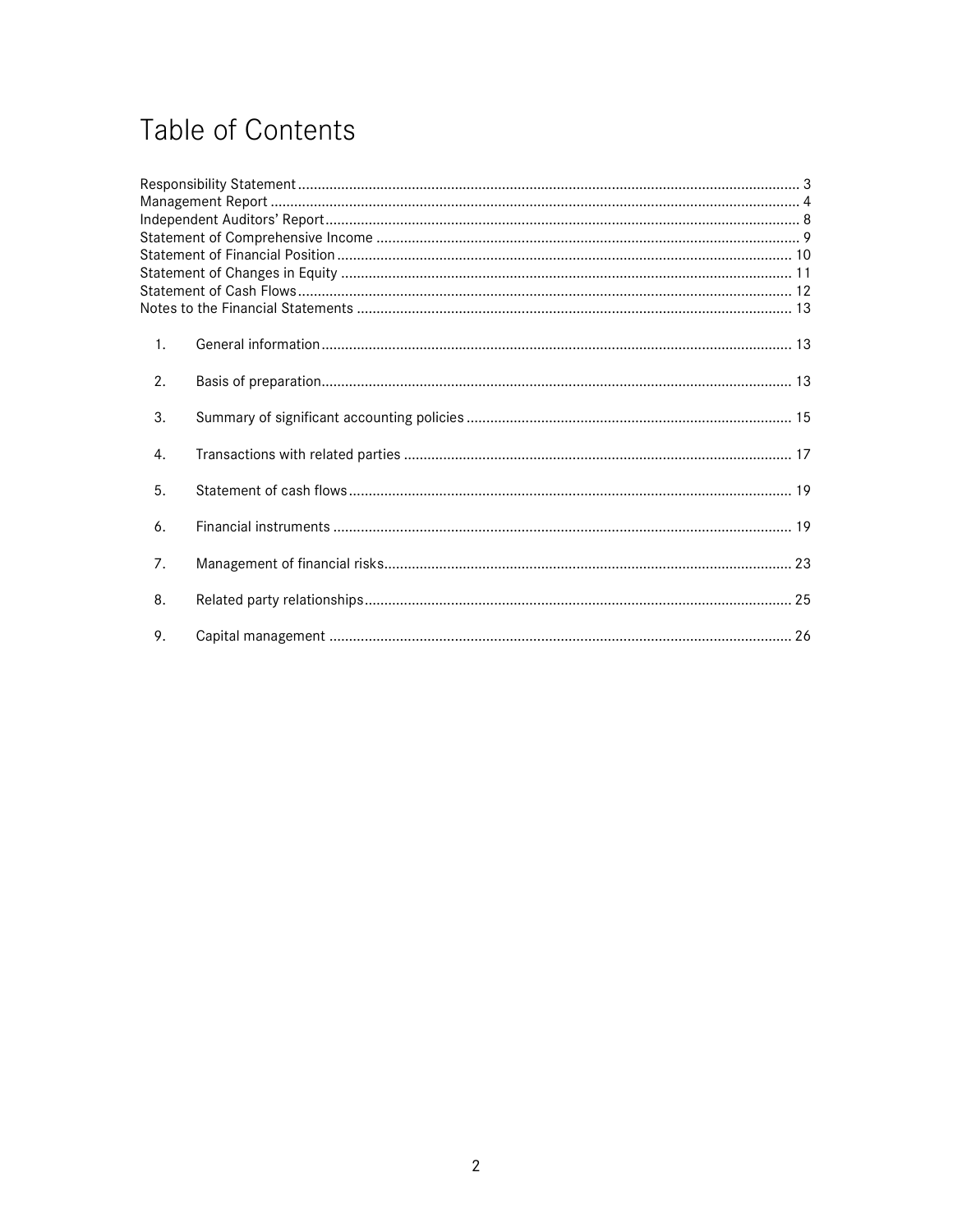## <span id="page-2-0"></span>Responsibility Statement

To the best of our knowledge, and in accordance with the applicable reporting principles, the financial statements of Daimler Finance North America LLC (the Company) provide a true and fair view of the assets, liabilities, financial position and profit or loss of the Company, and the Company's Management Report provides a fair review of the development and performance of the business and the position of the Company, together with a description of the principal opportunities and risks associated with the expected development of the Company.

Farmington Hills, MI (USA) April 26, 2019

Rodrigo Garnica *Chief Executive Officer*

Rendopt Piele

Christoph Rieker *Chief Accounting Officer*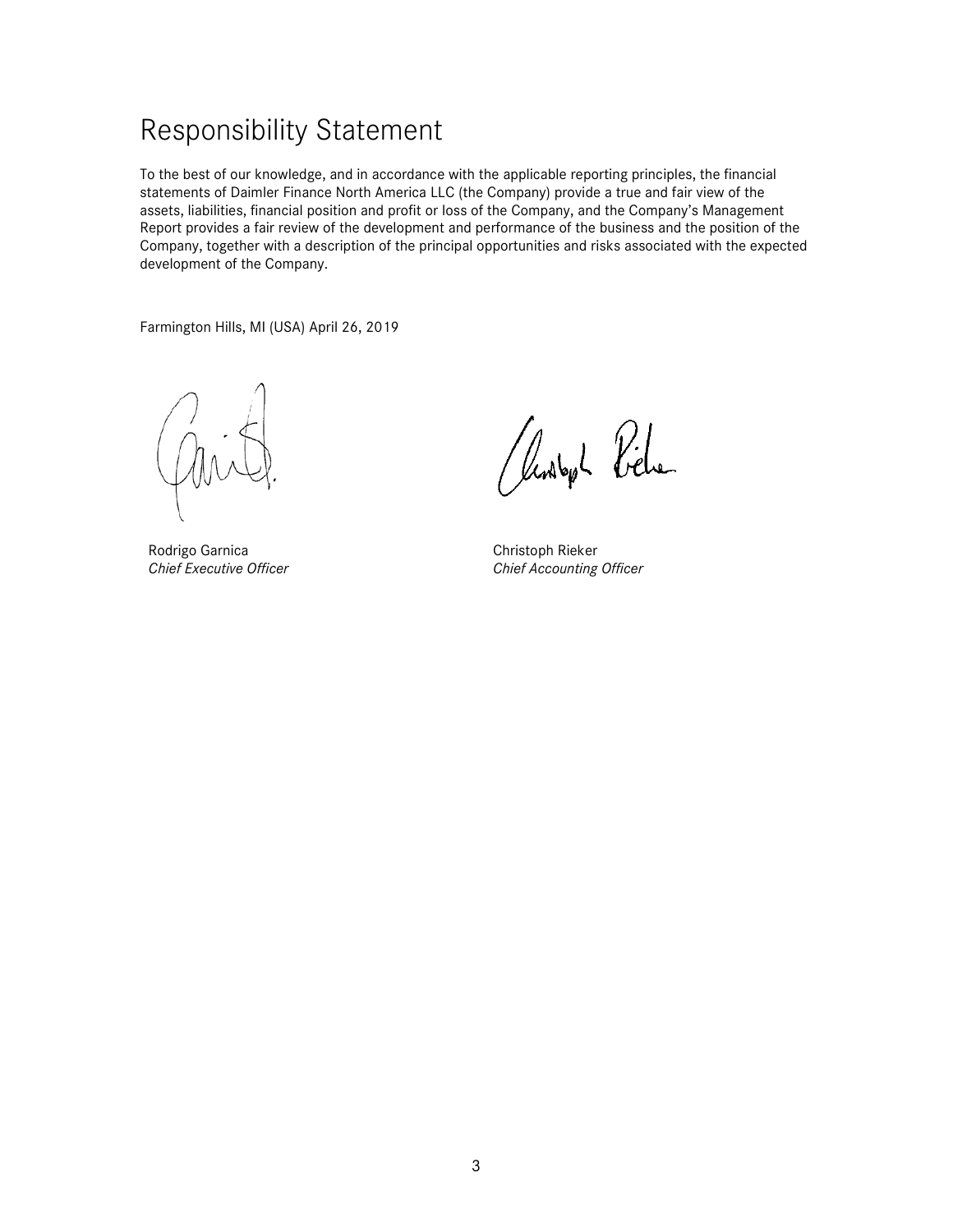(all amounts in thousands of U.S. dollars)

## <span id="page-3-0"></span>Management Report

## **General**

Daimler Finance North America LLC ("DFNA" or the "Company") is a wholly-owned subsidiary of Daimler North America Corporation ("DNA"), which is a wholly-owned subsidiary of Daimler International Nederland B.V. ("DIN"), which is in turn a wholly-owned subsidiary of Daimler AG ("DAG").

DFNA accesses U.S. and foreign capital markets to raise funds, which it lends to DNA through a consolidated funding and cash management system. As such, it has relationships with other subsidiaries of DAG. DAG issued full and unconditional guarantees for DFNA's obligations incurred under its outstanding notes and bonds program and commercial paper program. DFNA and DNA entered into an intercompany loan agreement which is intended to mirror DFNA's external borrowings such that interest expense with third parties is offset by corresponding interest income from DNA.

The nature of the Daimler operations in the US includes the distribution of passenger cars purchased from DAG under the brand names Mercedes-Benz and smart, and the sale of trucks and other commercial vehicles under the brand names Freightliner and Thomas Built Buses. Daimler also has financial services operations that principally provide automotive financing to its dealers and their customers, including retail and lease financing for cars and trucks, dealer inventory and other financing needs.

This document contains forward-looking statements that reflect our current views about future events. The words "anticipate," "assume," "believe," "estimate," "expect," "intend," "may," "can," "could," "plan," "project," "should" and similar expressions are used to identify forward-looking statements. These statements are subject to many risks and uncertainties, including:

- an adverse development of global economic conditions, in particular a decline of demand and investment activity in the United States;
- a deterioration of our funding possibilities on the credit and financial markets, which could result in an increase in borrowing costs or limit our funding flexibility;
- changes in currency exchange rates and interest rates;
- changes in laws, regulations and government policies that may affect the Company or any of its sister companies; and
- the business outlook of the Company's sister companies in the United States, which may affect the funding requirements of these companies in the automotive and financial services businesses.

The following discussion should be read in conjunction with the DFNA's financial statements as of and for the years ended December 31, 2018 and 2017, which were prepared using International Financial Reporting Standards (IFRS) as issued by the International Accounting Standards Board (IASB). Note 3 to the financial statements provides an overview of the Company's significant accounting policies.

The percentages in the following discussion were computed using exact dollar amounts and numbers. Some of those percentages may, therefore, not reflect the ratio between the rounded amounts presented below.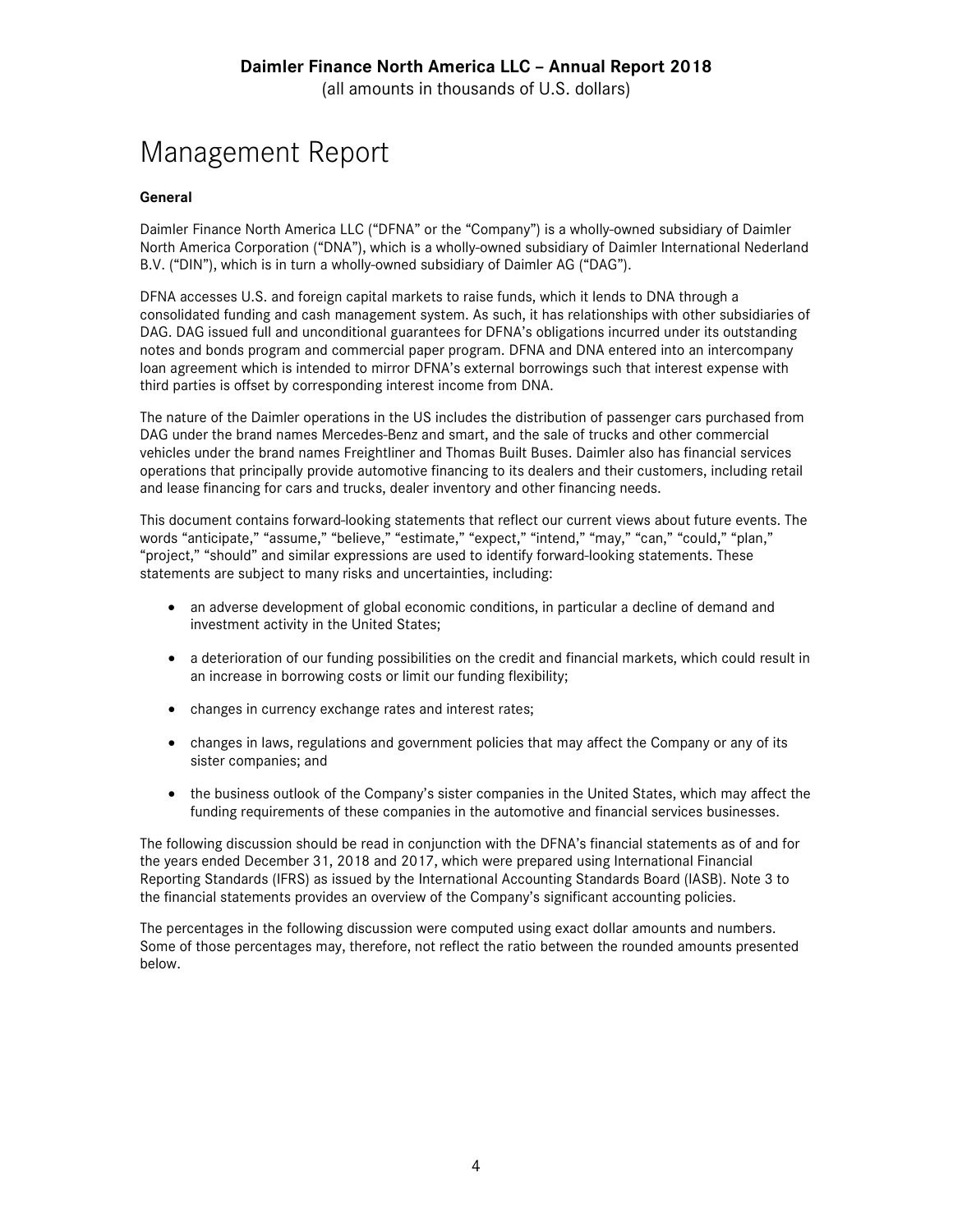(all amounts in thousands of U.S. dollars)

## **Earnings**

#### *Interest Income*

Interest income increased to \$879,213 in 2018 from \$734,368 in 2017, an increase of 20%. The increase was caused by a higher average balance of receivables from related parties and higher interest rates on long term receivables from related parties in 2018 compared to 2017.

#### *Interest Expense*

Interest expense increased to \$879,213 in 2018 from \$734,368 in 2017, an increase of 20%. The increase was caused by a higher average balance of external borrowings and higher interest rates on notes and bonds in 2018 compared to 2017.

#### *Guarantee Fees*

Guarantee fees charged by DAG (12.5 bp on outstanding external debt) were \$36,890 in 2018, compared to \$34,693 in 2017. The Company's outstanding balances of external borrowings were higher on average in 2018 compared to 2017.

#### *Administrative Expenses*

Administrative expenses were \$4,142 and \$3,391 for 2018 and 2017, respectively.

#### *Reimbursement of Expenses from DNA*

DFNA and DNA are parties to an agreement where DNA reimburses DFNA for any and all expenses incurred in connection with the administration of DFNA's notes and bonds program and commercial paper program. The reimbursement of net expenses from DNA amounted to \$41,032 in 2018 and \$38,084 in 2017.

#### *Net Income*

Net income was \$0 in both 2018 and 2017.

#### **Financial Position**

Total assets were \$30,668,381 at December 31, 2018 compared to \$27,943,104 at December 31, 2017, an increase of \$2,725,277 or 10%. The increase is primarily due to issuances of loans to related parties exceeding the repayments of loans to related parties in 2018.

Total liabilities were \$30,668,381 at December 31, 2018 compared to \$27,943,104 at December 31, 2017, an increase of \$2,725,277 or 10%, primarily reflecting the issuances of notes and bonds and commercial paper exceeded the repayments of notes and bonds in 2018.

## **Liquidity and Capital Resources**

In the ordinary course of business, the Company issues notes and bonds and commercial paper in the US and foreign capital markets and lends the proceeds to DNA. In 2018, \$9,213,160 new notes and bonds and commercial paper were issued, while there were \$6,480,475 new issuances in 2017. The Company had neither cash nor cash equivalents as of December 31, 2018 and 2017.

## **Risk Report**

Many factors could directly and indirectly, through the close affiliation with DAG's affiliated companies, affect the Company's business, financial condition, and cash flows. The results of operations would not be affected due to the existing reimbursement agreements with DNA. The principal risks are described below.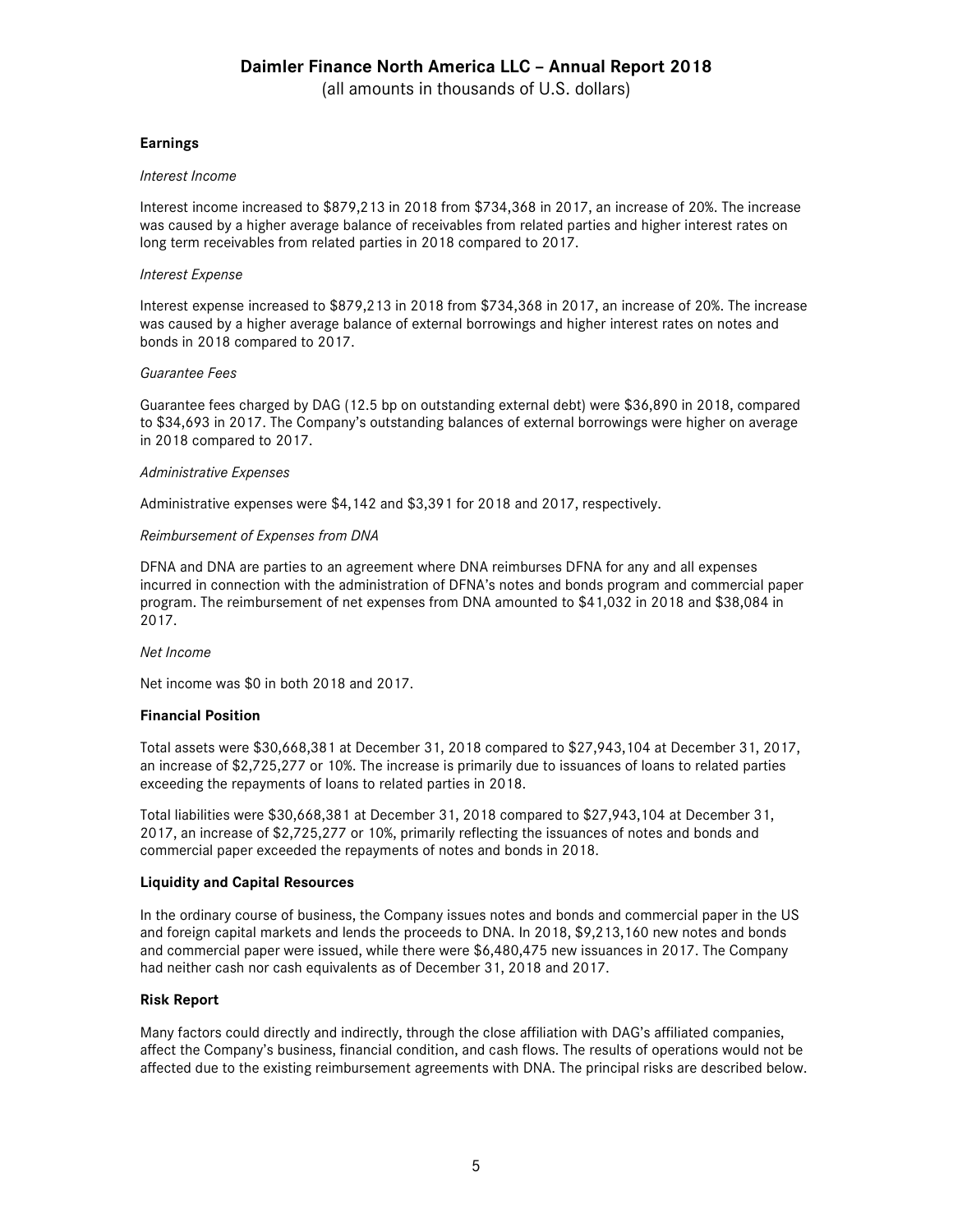(all amounts in thousands of U.S. dollars)

### *Economic Risk*

The escalation of the trade conflict between the United States and China continues to be one of the main risks. But the threat of US tariffs on vehicles and parts imported from other markets, including the European Union, could also affect existing global value chains and have a negative impact on sales opportunities and economic developments. Furthermore, there is a danger that countries will implement increasingly protectionist measures such as specific market-access barriers or industrial policy instruments. Should these trade tensions spread and massively affect global trade, there would be significant impacts on inflation, business climate, consumer confidence and ultimately also on global economic growth.

In the United States, economic and fiscal policy could turn out to be more expansive than previously assumed. These developments would have considerable consequences for the success of the Daimler business in the US. Furthermore, stronger growth in the United States would also have spillover effects on the rest of the world. The disadvantages of such an expansionary fiscal policy are the further worsening of the debt situation in the United States and the risk that inflation will rise more significantly than currently expected, due not least to rising wages and a labor market close to full employment. This would force the Federal Reserve to raise federal funds rates more sharply than expected by the market, which would directly weaken domestic demand. As a further consequence, increasing volatility in the financial markets could adversely affect investor confidence, leading to widespread sales of equities and thus triggering a chain reaction on stock markets, with major market adjustments and phases of exceptional volatility in global financial markets.

#### *Industry Risks*

Overcapacity and intense price competition in the automotive industry could force the Daimler companies in the United States, which are financed by DFNA, to decrease production, reduce capacity or increase sales incentives, each of which would be costly and would indirectly affect the financial position of the Company significantly.

In addition, the financial services that Daimler offers in connection with the sale of vehicles involve several risks. These include the potential inability to recover the investments in leased vehicles or to collect the sales financing receivables if the resale prices of the vehicles securing these receivables fall short of their book value (residual value risk), which may lead to additional funding requirements through DFNA.

#### *Financial Risks*

Changes in interest rates may have substantial adverse effects on the Company's cash flows. Adverse effects may also arise from downgrades of the long-term debt ratings of the Company's ultimate parent company, DAG, and the ability of the Company to issue debt in the US and European markets. Lower demand for the Company's debt instruments could increase the borrowing costs or otherwise limit DFNA's ability to fund the Daimler operations in the US.

Note 7 to the Company's financial statements describes the risk management strategies employed by the Company to address such risks.

If any of these risks and uncertainties materialize, or if the assumptions underlying any of our forwardlooking statements prove incorrect, then our actual results may be materially different from those we express or imply by such statements. We do not intend or assume any obligation to update these forwardlooking statements. Any forward looking statement speaks only as of the date on which it is made.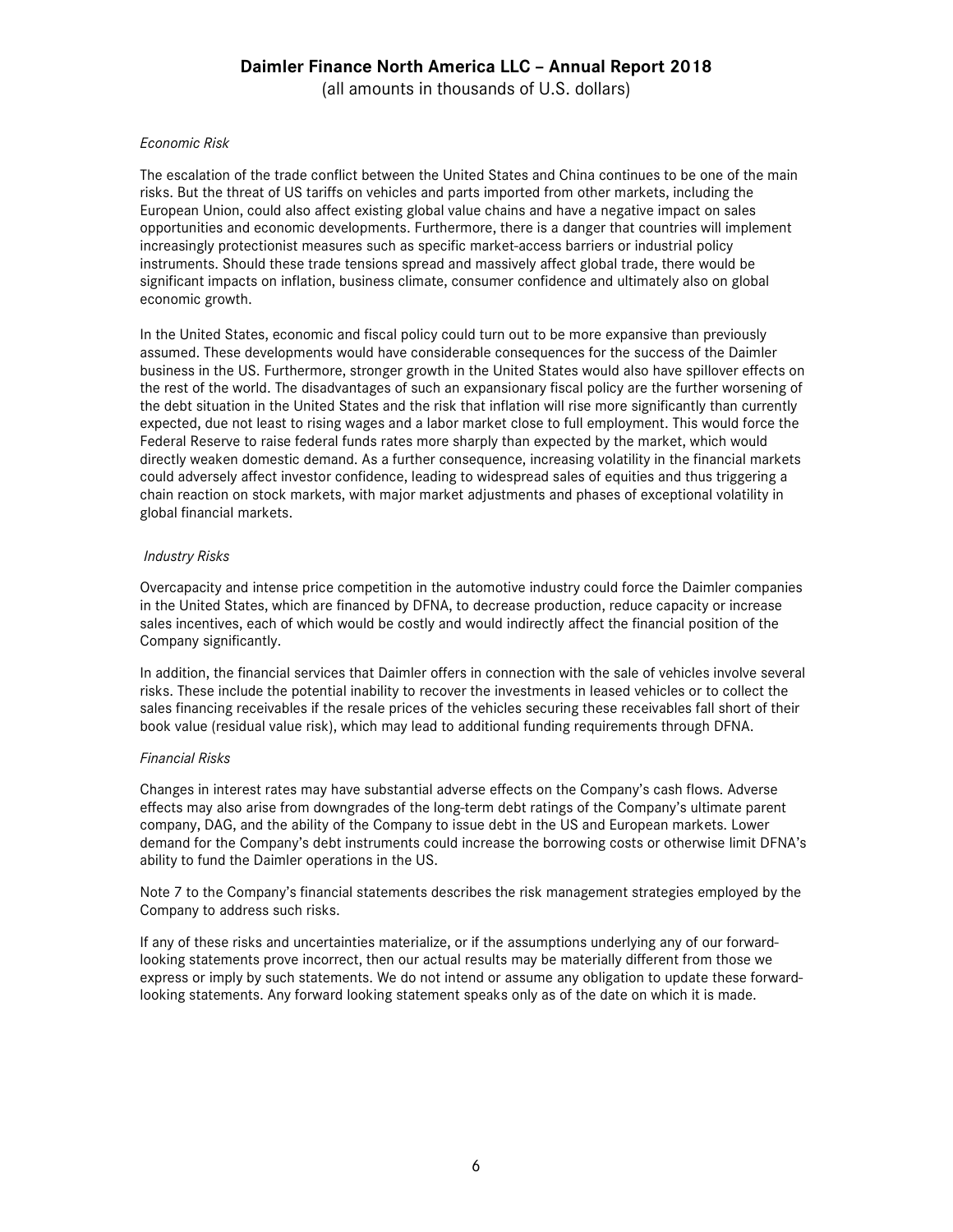(all amounts in thousands of U.S. dollars)

### **Corporate Governance**

#### *Corporate Bodies*

As of December 31, 2018, the Company had eight officers and a board of directors which comprised three members. With this segregation, the officers are responsible for managing the day to day operations of the Company while the board of directors advises and monitors the officers.

#### *Compliance*

As part of the Daimler organization, the Company has applied all compliance principles the Daimler AG Board of Management has set including an Integrity Code. This Integrity Code is a set of guidelines for behavior defining a binding framework for the actions of all employees worldwide. Among other things, the guidelines define correct behavior in international business and in any cases of conflicts of interest, questions of equal treatment, proscription of corruption, the role of internal control systems and the duty to comply with applicable law as well as other internal and external regulations.

#### *Risk Management and Internal Control*

The risk management system is an integral part of the overall planning, controlling and reporting process. Its goal is to enable the Company's management to recognize significant risks at an early stage and to initiate appropriate countermeasures in a timely manner (see note 7).

The officers of the Company are responsible for establishing and maintaining adequate internal control over financial reporting. Internal control over financial reporting is defined as a process designed to provide reasonable assurance regarding the reliability of financial reporting and the preparation of financial statements for external purposes in accordance with IFRS as issued by the IASB and includes those policies and procedures that (1) pertain to the maintenance of records that in reasonable detail accurately and fairly reflect the transactions and dispositions of the assets of the Company; (2) provide reasonable assurance that transactions are recorded as necessary to permit preparation of financial statements in accordance with IFRS, and that receipts and expenditures of the Company are being made only in accordance with authorizations of management and directors of the Company; and (3) provide reasonable assurance regarding prevention or timely detection of unauthorized acquisition, use or disposition of the Company's assets that could have a material effect on the financial statements.

## *Accounting Principles*

The financial statements of the Company are prepared in accordance with IFRS as issued by the IASB.

## **Outlook**

Management expects net income and equity to be \$0 in 2019. This expectation is based on the assumption of a stable economic development and continuation of the Company's business model.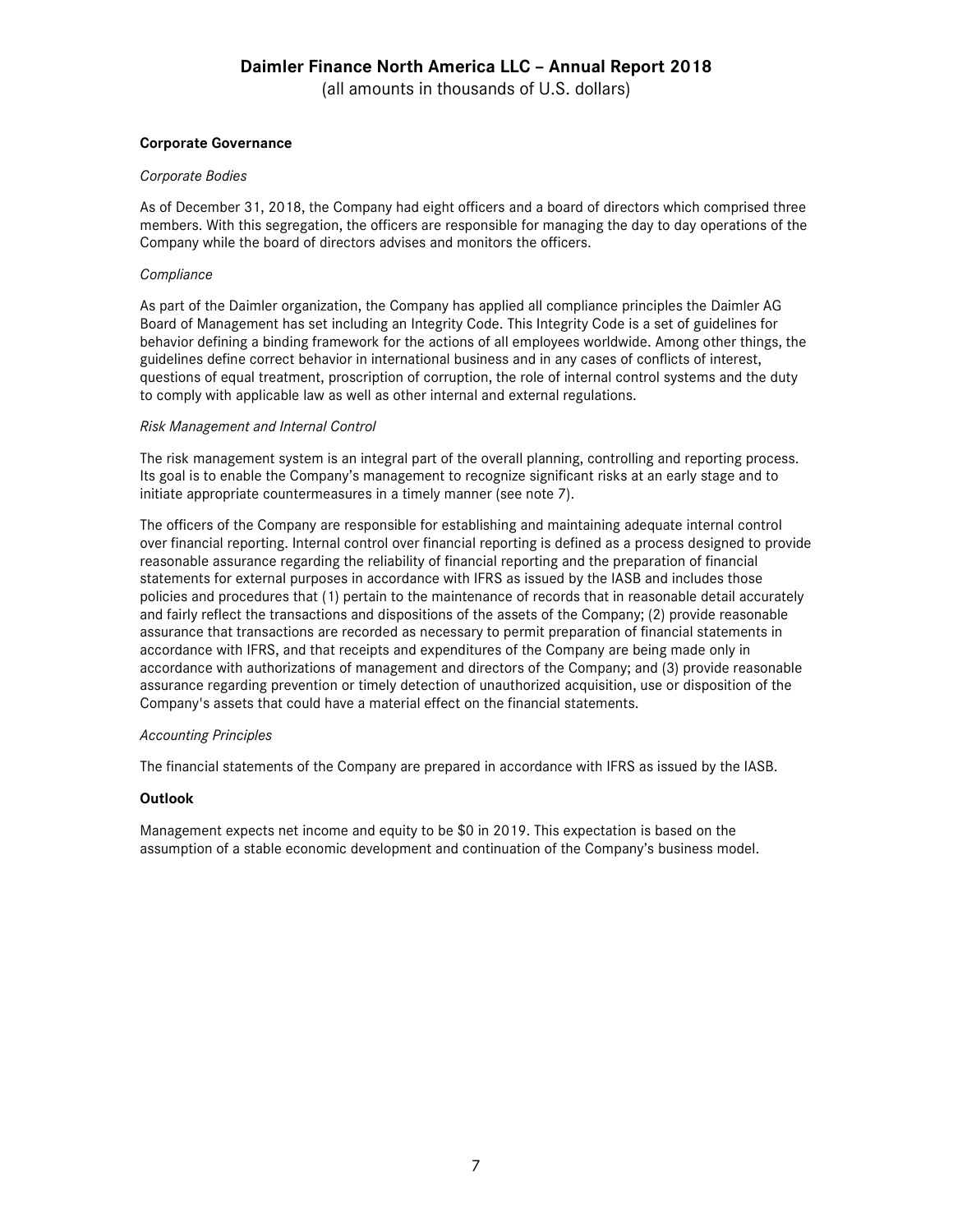

KPMG LLP Suite 1900 150 West Jefferson Detroit, MI 48226

## **Independent Auditors' Report**

The Board of Directors Daimler Finance North America LLC:

We have audited the accompanying financial statements of Daimler Finance North America LLC, which comprise the statements of financial position as of December 31, 2018 and 2017, and the related statements of comprehensive income, changes in equity, and cash flows for the years then ended, and the related notes to the financial statements.

## *Management's Responsibility for the Financial Statements*

Management is responsible for the preparation and fair presentation of these financial statements in accordance with International Financial Reporting Standards as issued by the International Accounting Standards Board; this includes the design, implementation, and maintenance of internal control relevant to the preparation and fair presentation of financial statements that are free from material misstatement, whether due to fraud or error.

## *Auditors' Responsibility*

Our responsibility is to express an opinion on these financial statements based on our audits. We conducted our audits in accordance with auditing standards generally accepted in the United States of America. Those standards require that we plan and perform the audit to obtain reasonable assurance about whether the financial statements are free from material misstatement.

An audit involves performing procedures to obtain audit evidence about the amounts and disclosures in the financial statements. The procedures selected depend on the auditors' judgment, including the assessment of the risks of material misstatement of the financial statements, whether due to fraud or error. In making those risk assessments, the auditor considers internal control relevant to the entity's preparation and fair presentation of the financial statements in order to design audit procedures that are appropriate in the circumstances, but not for the purpose of expressing an opinion on the effectiveness of the entity's internal control. Accordingly, we express no such opinion. An audit also includes evaluating the appropriateness of accounting policies used and the reasonableness of significant accounting estimates made by management, as well as evaluating the overall presentation of the financial statements.

We believe that the audit evidence we have obtained is sufficient and appropriate to provide a basis for our opinion.

## *Opinion*

In our opinion, the financial statements referred to above present fairly, in all material respects, the financial position of Daimler Finance North America LLC, as of December 31, 2018 and 2017, and its financial performance and its cash flows for the years then ended in accordance with International Financial Reporting Standards as issued by the International Accounting Standards Board.



Detroit, Michigan April 26, 2019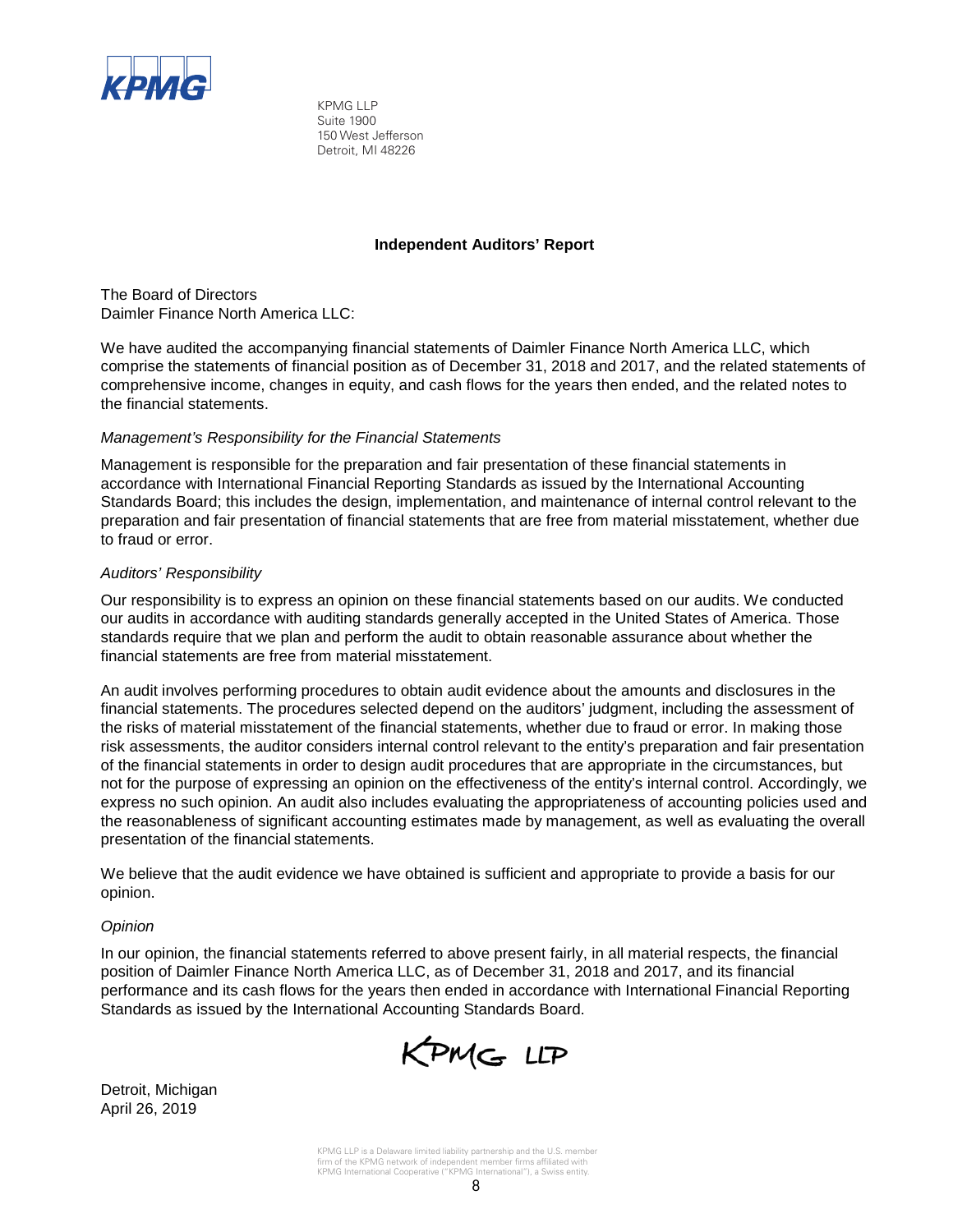|                                    |             | Year ended December 31, |            |
|------------------------------------|-------------|-------------------------|------------|
|                                    | <b>Note</b> | 2018                    | 2017       |
| Interest income - related parties  |             | 879,213                 | 734,368    |
| Interest expense - third parties   |             | (879, 213)              | (734, 368) |
| Guarantee fees - DAG               | 4           | (36,890)                | (34, 693)  |
| Net interest expense               |             | (36, 890)               | (34, 693)  |
|                                    |             |                         |            |
| Administrative expenses            | 4           | (4, 142)                | (3,391)    |
| Reimbursement of expenses from DNA | 4           | 41,032                  | 38,084     |
| Net income                         |             | ۰                       |            |
| Other comprehensive income         |             |                         |            |
| <b>Total comprehensive income</b>  |             |                         |            |

## <span id="page-8-0"></span>Statement of Comprehensive Income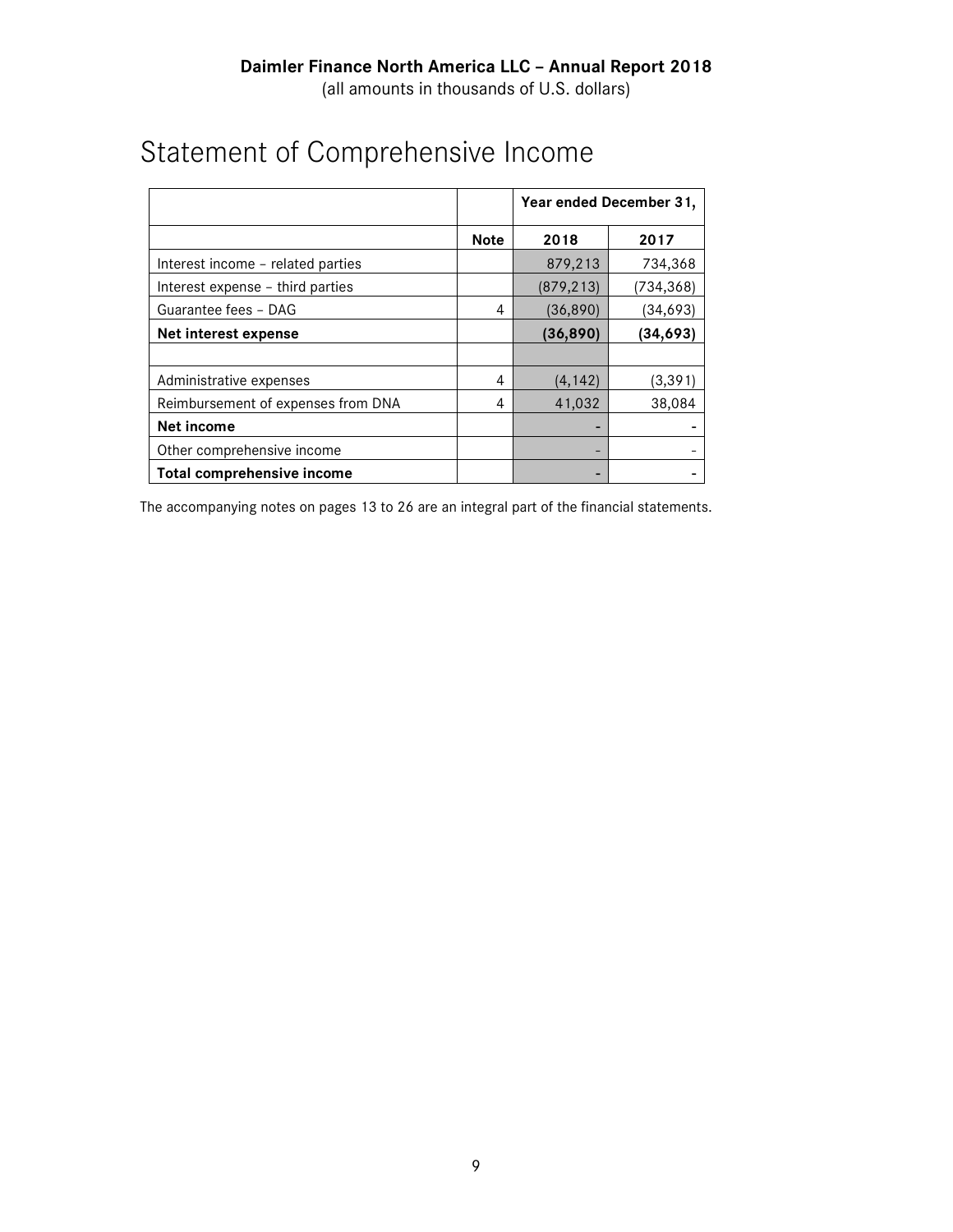<span id="page-9-0"></span>

|                                      |             | December 31, |            |  |
|--------------------------------------|-------------|--------------|------------|--|
|                                      | <b>Note</b> | 2018         | 2017       |  |
| <b>Assets</b>                        |             |              |            |  |
| Receivables from related parties     | 4           | 25,374,064   | 21,129,542 |  |
| <b>Total non-current assets</b>      |             | 25,374,064   | 21,129,542 |  |
| Receivables from related parties     | 4           | 5,018,618    | 6,567,518  |  |
| Accrued interest income from DNA     | 4           | 275,699      | 246,044    |  |
| <b>Total current assets</b>          |             | 5,294,317    | 6,813,562  |  |
| <b>Total assets</b>                  |             | 30,668,381   | 27,943,104 |  |
|                                      |             |              |            |  |
| <b>Equity and liabilities</b>        |             |              |            |  |
| <b>Total equity</b>                  |             |              |            |  |
| Notes and bonds payable              | 6           | 25,374,064   | 21,129,542 |  |
| <b>Total non-current liabilities</b> |             | 25,374,064   | 21,129,542 |  |
| Payables to related parties          | 4           | 23,498       | 20,247     |  |
| Other provisions                     |             |              | 252        |  |
| Notes and bonds payable              | 6           | 4,496,601    | 6,547,019  |  |
| Commercial paper                     | 6           | 498,519      |            |  |
| Accrued interest expense             | 6           | 275,699      | 246,044    |  |
| <b>Total current liabilities</b>     |             | 5,294,317    | 6,813,562  |  |
| <b>Total liabilities</b>             |             | 30,668,381   | 27,943,104 |  |
| <b>Total equity and liabilities</b>  |             | 30,668,381   | 27,943,104 |  |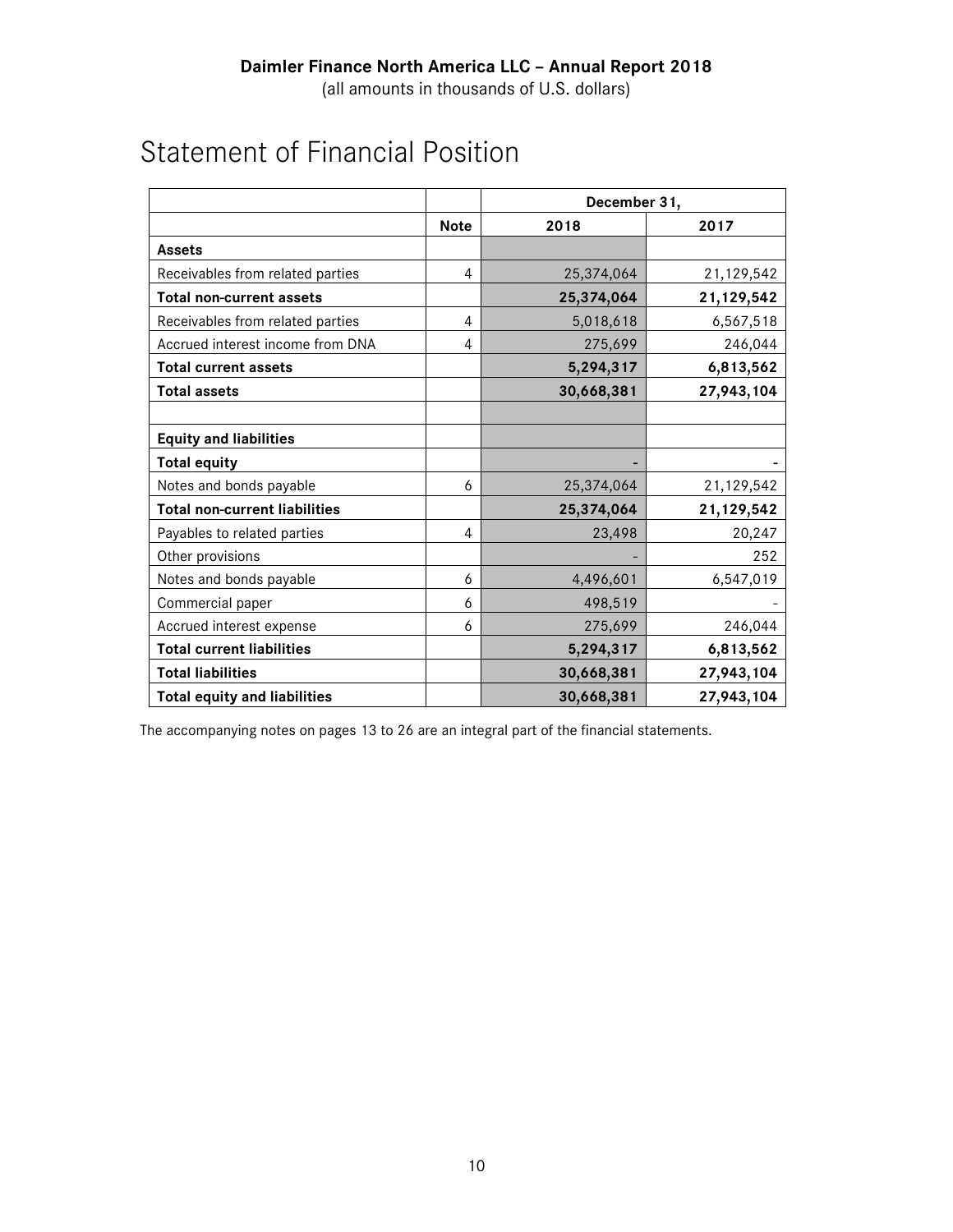## <span id="page-10-0"></span>Statement of Changes in Equity

|                                                            | Member's<br>Investment | Retained<br><b>Earnings</b> | <b>Other</b><br><b>Reserves</b> | Total<br>Equity |
|------------------------------------------------------------|------------------------|-----------------------------|---------------------------------|-----------------|
| Balance at January 1, 2017                                 |                        |                             |                                 |                 |
| Net income                                                 |                        |                             |                                 |                 |
| <b>Total comprehensive income</b>                          |                        |                             |                                 |                 |
| Transactions with members<br>directly recognized in equity |                        |                             |                                 |                 |
| Balance at December 31, 2017                               |                        |                             |                                 |                 |
| Net income                                                 |                        |                             |                                 |                 |
| <b>Total comprehensive income</b>                          |                        |                             |                                 |                 |
| Transactions with members<br>directly recognized in equity |                        |                             |                                 |                 |
| Balance at December 31, 2018                               |                        |                             |                                 |                 |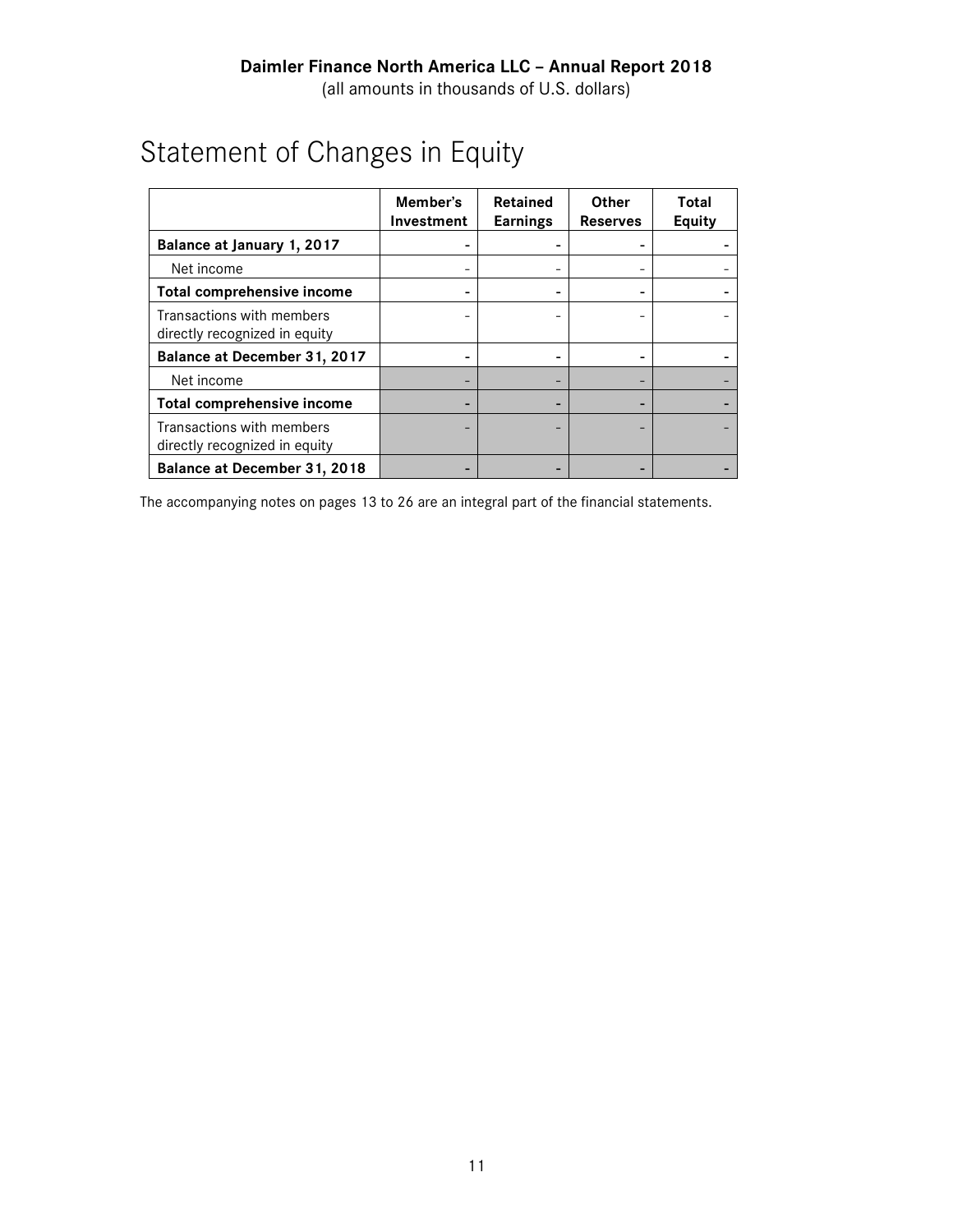## <span id="page-11-0"></span>Statement of Cash Flows

|                                                          |             | Year ended December 31, |             |
|----------------------------------------------------------|-------------|-------------------------|-------------|
|                                                          | <b>Note</b> | 2018                    | 2017        |
| Net income                                               |             |                         |             |
| Adjustments for                                          |             |                         |             |
| Non-cash interest expense                                |             | 30,463                  | 24,814      |
| Changes in                                               |             |                         |             |
| Receivables from related parties                         | 4           | (2,695,622)             | (1,006,420) |
| Payables to related parties                              | 4           | 3,251                   | 999         |
| Other provisions                                         |             | (252)                   | 132         |
| Net cash provided by/(used for) operating activities     |             | (2,662,160)             | (980, 475)  |
| Net cash provided by/(used for) by investing activities  |             |                         |             |
|                                                          |             |                         |             |
| Issuances of notes and bonds payable                     | 6           | 8,719,279               | 6,480,475   |
| Issuances of commercial paper                            | 6           | 493,881                 |             |
| Repayments of notes and bonds payable                    | 6           | (6, 550, 000)           | (5,500,000) |
| Repayments of commercial paper                           | 6           | (1,000)                 |             |
| Net cash provided by/(used for) financing activities     |             | 2,662,160               | 980,475     |
| Net increase/(decrease) in cash and cash equivalents     |             |                         |             |
| Cash and cash equivalents at the beginning of the period |             |                         |             |
| Cash and cash equivalents at the end of the period       |             |                         |             |
|                                                          |             |                         |             |
| Supplemental information: <sup>1</sup>                   |             |                         |             |
| Interest paid                                            |             | (819, 095)              | (684,480)   |
| Interest received                                        |             | 819,095                 | 684,480     |

1 All cash flows from interest are included in cash used in operating activities. The Company does not have any cash flows from income taxes and dividends.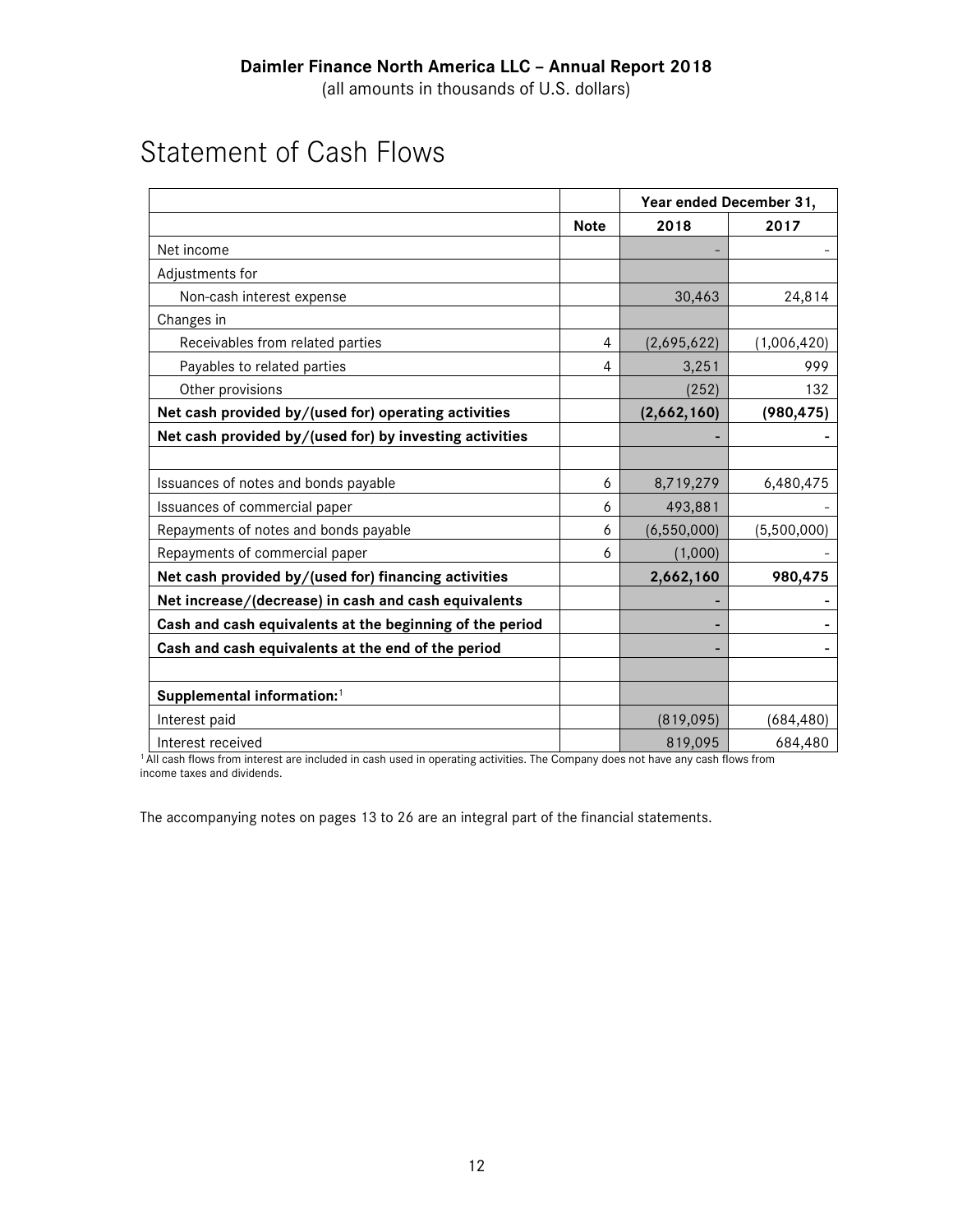## <span id="page-12-0"></span>Notes to the Financial Statements

## <span id="page-12-1"></span>**1. General information**

Daimler Finance North America LLC ("DFNA" or the "Company") is a limited liability company organized under the laws of Delaware. The Company is a wholly-owned subsidiary of Daimler North America Corporation ("DNA"), which is a wholly-owned subsidiary of Daimler International Nederland B.V. ("DIN"), which is in turn a wholly-owned subsidiary of Daimler AG ("DAG"). The change in parent structure is a direct result of DAG's strategic initiative referred to as "Project Future". Its registered office is located at 1209 Orange Street, Wilmington, Delaware 19801, USA.

DFNA accesses US and foreign capital markets to raise funds, which it lends to DNA through a consolidated funding and cash management system.

In the event of non-payment by DFNA, DAG irrevocably and unconditionally guarantees the debt holders the payment of the amounts corresponding to the principal of, and interest on the respective notes and bonds and commercial paper as they become due. DFNA and DNA entered into intercompany loan agreements which are intended to mirror DFNA's external borrowings such that interest expense with third parties is offset by corresponding interest income from DNA. DFNA has one reportable segment.

The Company's ultimate parent DAG produces consolidated financial statements that are available for public use.

On April 26, 2019, the Board of Directors of DFNA authorized the financial statements for issue.

## <span id="page-12-2"></span>**2. Basis of preparation**

## **(a) Applied IFRS**

The financial statements have been prepared in accordance with International Financial Reporting Standards (IFRS) as issued by the International Accounting Standards Board (IASB).

## **(b) IFRSs issued and applied for the first time**

DFNA applied IFRS 9 initially for the annual period beginning January 1, 2018. Initial application was made retrospectively except as otherwise provided for in the transition requirements. In accordance with the transition requirements, DFNA did not restate prior periods. There was no difference between the carrying amounts of financial instruments at the end of 2017 and at the beginning of 2018. As such, no difference was recognized in opening retained earnings.

Initial application of IFRS 9 leads to the following major changes:

## *Classification and measurement of financial assets and financial liabilities*

IFRS 9 introduces a comprehensive classification model for financial assets that classifies financial assets into three categories: financial assets at amortized cost, financial assets at fair value through other comprehensive income and financial assets at fair value through profit or loss. Under IAS 39, financial assets were classified as loans and receivables, available-for-sale financial assets and financial assets at fair value through profit or loss. IFRS 9 largely retains the existing requirements in IAS 39 for the classification and measurement of financial liabilities.

The adoption of IFRS 9 has not had a significant effect on DFNA's accounting policies related to financial assets and liabilities.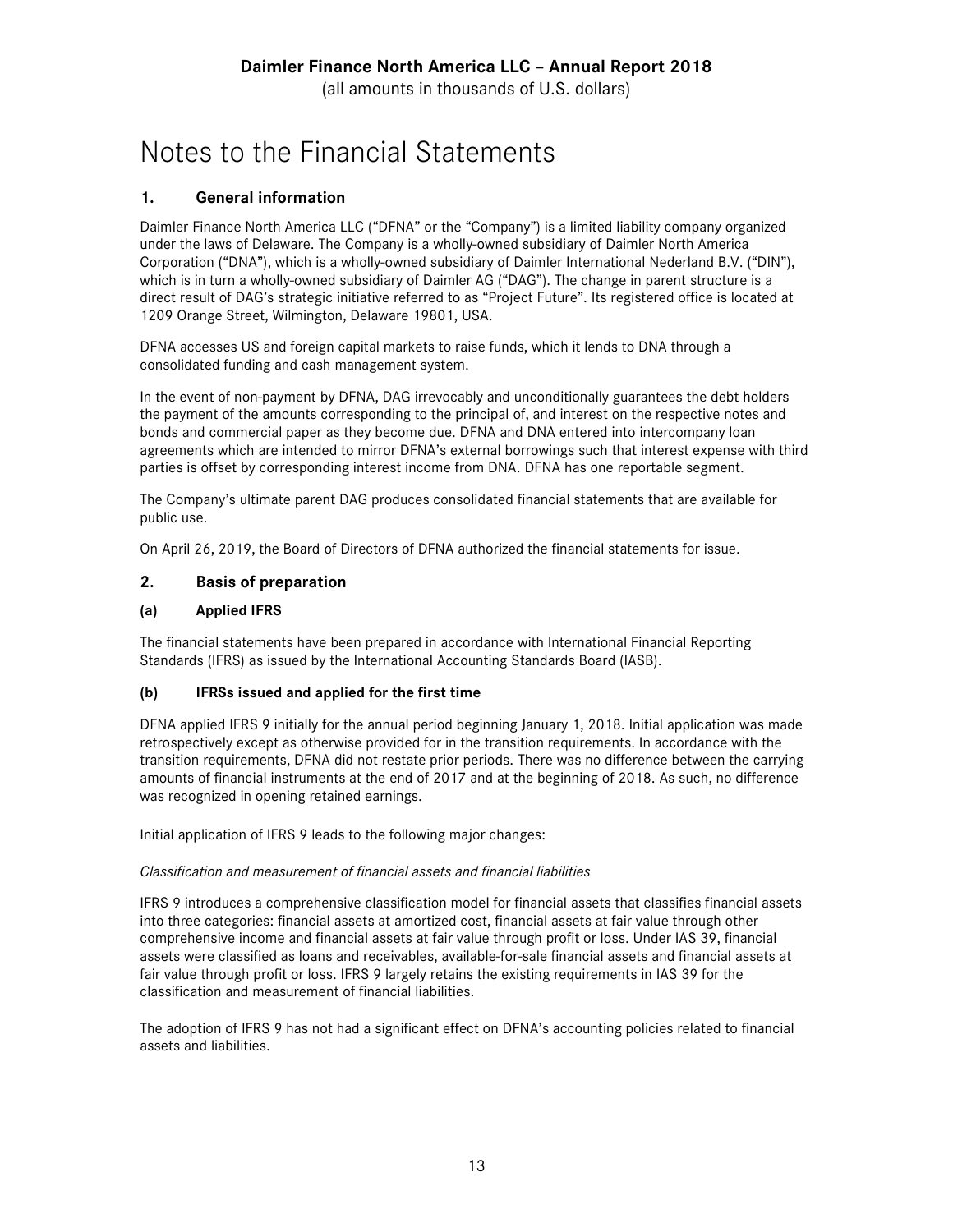(all amounts in thousands of U.S. dollars)

|                                               | <b>Measurement</b><br>categories according<br>to IAS 39 | <b>Measurement</b><br>categories according<br>to IFRS 9 | Carrying amount<br>according to IAS 39<br>at Dec 31, 2017 | <b>Carrying amount</b><br>according to IFRS 9<br>at Jan 1, 2018 |
|-----------------------------------------------|---------------------------------------------------------|---------------------------------------------------------|-----------------------------------------------------------|-----------------------------------------------------------------|
| <b>Financial Assets</b>                       |                                                         |                                                         |                                                           |                                                                 |
| Receivables from related<br>parties           | Loans and receivables                                   | Amortized cost                                          | 27,943,104                                                | 27,943,104                                                      |
| <b>Total financial assets</b>                 |                                                         |                                                         | 27,943,104                                                | 27,943,104                                                      |
|                                               |                                                         |                                                         |                                                           |                                                                 |
| <b>Financial liabilities</b>                  |                                                         |                                                         |                                                           |                                                                 |
| Notes and bonds payable                       | Amortized cost                                          | Amortized cost                                          | 27,676,561                                                | 27,676,561                                                      |
| Other financial liabilities<br>Amortized cost |                                                         | Amortized cost                                          | 266,291                                                   | 266,291                                                         |
| <b>Total financial liabilities</b>            |                                                         |                                                         | 27,942,852                                                | 27,942,852                                                      |

The following table shows the measurement categories of financial instruments according to IAS 39 as well as the new measurement categories and carrying amounts of financial instruments according to IFRS 9.

## *Impairment model based on expected credit losses*

IFRS 9 introduces the expected credit loss impairment approach to be applied on all financial assets other than those measured at fair value through profit or loss. Under IAS 39, these instruments were assessed to determine whether there has been objective evidence of impairment. Objective evidence may exist for example if a debtor is facing serious financial difficulties or there is a substantial change in the debtor's technological, economic, legal, or market environment. Incurred losses were recognized as an impairment of financial assets. Under IFRS 9 credit losses are recognized earlier.

Receivables from related parties are considered to have a low credit risk. DFNA considers the 12-month expected credit losses for receivables from related parties as immaterial. For additional information about the impairment of the financial assets please refer to note 3 (d).

## **(c) Basis of measurement**

The financial statements have been prepared on the historical cost basis.

## **(d) Functional and presentation currency**

These financial statements are presented in U.S. dollars ("\$"), which is the Company's functional currency. The Company reports the financial information in thousands of U.S. dollars, except where indicated otherwise.

## **(e) Presentation in the statement of financial position**

Presentation in the statement of financial position differentiates between current and non-current assets and liabilities. Assets and liabilities are classified as current if they mature within one year.

## **(f) Accounting estimates and management judgements**

The preparation of financial statements requires management to make estimates and judgements that affect the application of accounting policies and the reported amounts of assets, liabilities, income and expenses. Actual results may differ from these estimates. Management's most important estimates relate to the fair values of the Company's notes and bonds payable and receivables from DNA. Refer to note 6 for additional information.

Estimates and judgements are reviewed on an ongoing basis. Revisions to accounting estimates are recognized in the period in which the estimate is revised and are applied prospectively.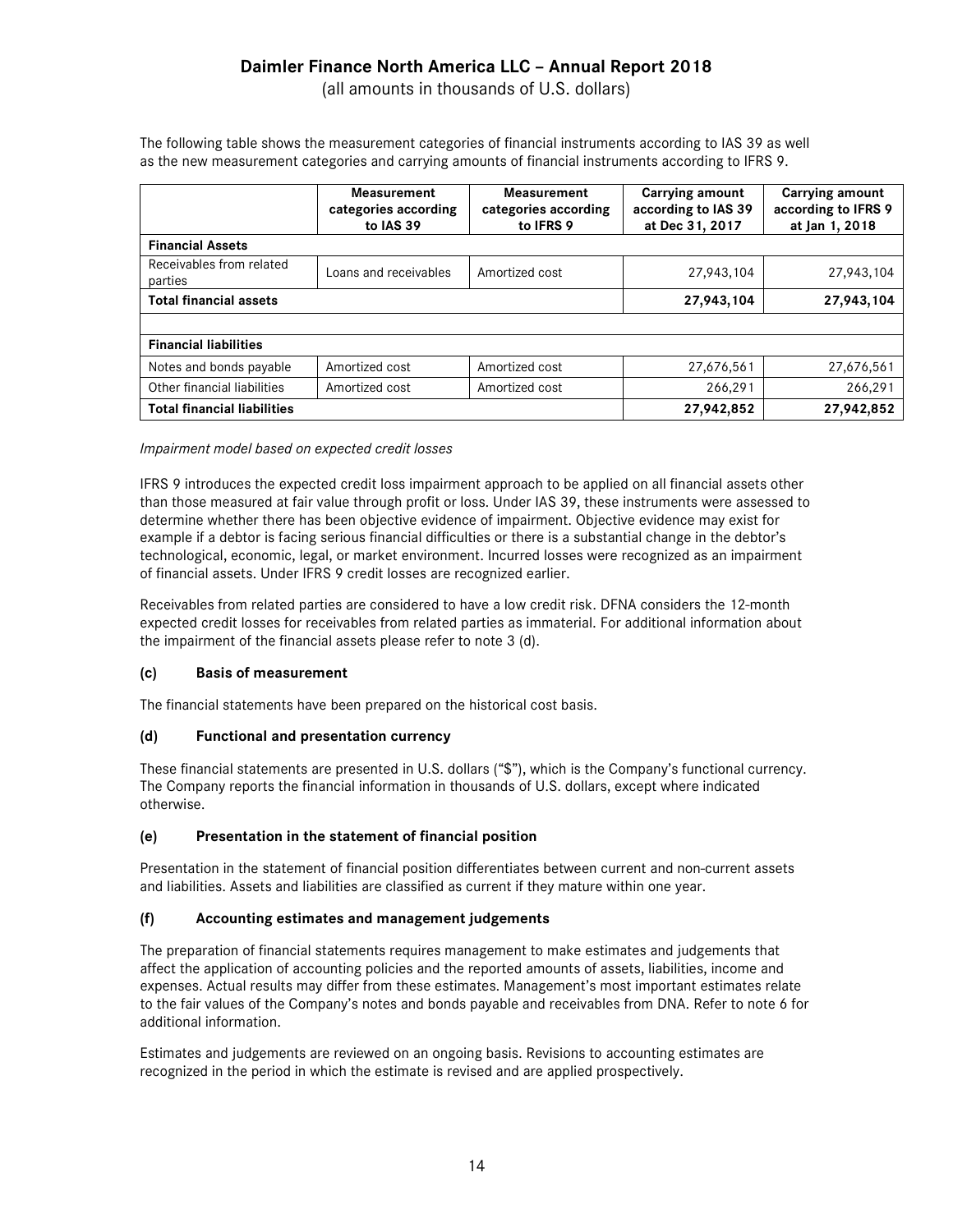(all amounts in thousands of U.S. dollars)

## **Management judgements**

### *Recoverability of receivables from related parties*

At each reporting date, the carrying amounts of receivables from related parties are evaluated to determine whether there is objective significant increase in credit risk since initial recognition. Through December 31, 2018, the credit risk on receivables from related parties has not increased significantly since initial recognition. Therefore, the loss allowance for receivables from related parties would be measured at an amount equal to 12-month expected credit losses. Receivables from related parties are considered to have a low risk of default. Management considers the 12-month expected credit losses for receivables from related parties as immaterial.

Under IAS 39, the receivables from related parties were assessed to determine whether there has been objective evidence of impairment. Incurred losses were recognized as an impairment of the receivable from related parties.

#### **Estimates**

Significant areas of estimation uncertainty in applying accounting policies that have the most significant effect on the amounts disclosed in the financial statements relate to the fair value measurements for the Company's financial instruments.

#### *Fair value of financial instruments*

The Company measures fair values of its financial instruments using the following hierarchy of methods:

- Quoted market prices in an active market for an identical instrument.
- Valuation techniques based on observable inputs. This category includes instruments valued using quoted market prices in active markets for similar instruments; quoted prices for similar instruments in markets that are considered less than active; or other valuation techniques where all significant inputs are directly or indirectly observable from market data.

Fair values of financial assets and financial liabilities that are traded in active markets are based on quoted market prices. For all other financial instruments the Company determines fair values using valuation techniques. In particular, the Company uses widely recognized valuation models for determining the fair value of common and simpler financial instruments, like interest rate and currency swaps that use only observable market data and require little management judgment. Observable prices and model inputs are usually available in the market for listed debt securities, exchange traded derivatives and simple over the counter derivatives like interest rate swaps. Availability of observable market prices and model inputs reduces the need for management judgment and estimation and also reduces the uncertainty associated with determination of fair values. Availability of observable market prices and inputs varies depending on the products and markets and is prone to changes based on specific events and general conditions in the financial markets.

## <span id="page-14-0"></span>**3. Summary of significant accounting policies**

## **(a) Interest income and expense**

Interest income and expense are recognized in the statement of comprehensive income using the effective interest method. The effective interest rate is the rate that exactly discounts the estimated future cash payments or receipts through the expected life of the financial asset or liability (or, where appropriate, a shorter period) to the carrying amount of the financial asset or liability. When calculating the effective interest rate, the Company estimates future cash flows considering all contractual terms of the financial instrument, except future credit losses.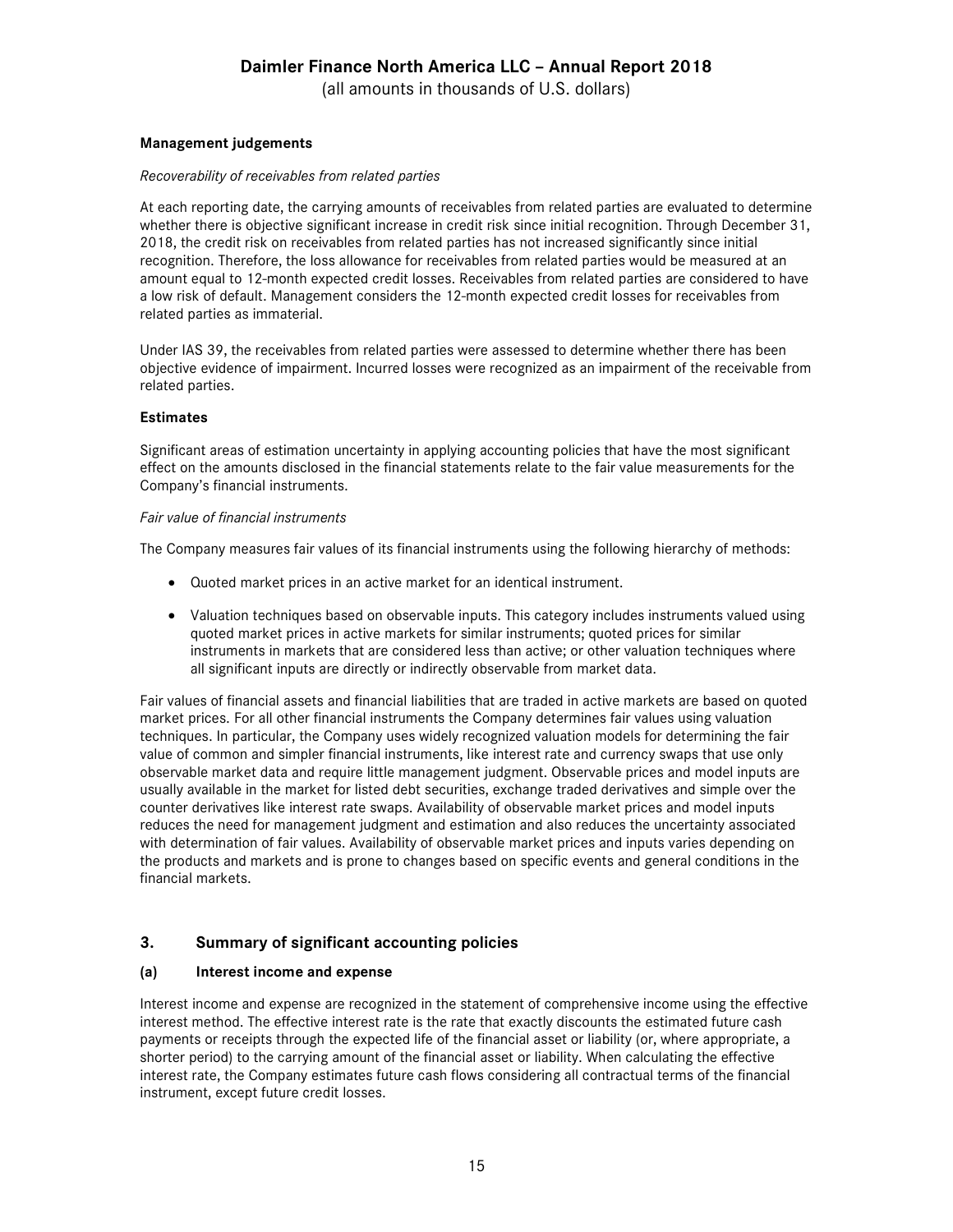(all amounts in thousands of U.S. dollars)

The calculation of the effective interest rate includes all fees paid or received that are an integral part of the effective interest rate. Transaction costs include incremental costs that are directly attributable to the acquisition or issue of a financial asset or liability.

## **(b) Income taxes**

The Company is a single member limited liability company. As such, the Company is not a taxable entity for federal and state income tax purposes. Rather, taxable income or loss is included in its member's federal and state income tax returns and any resulting income taxes are paid by the member.

## **(c) Transactions with related parties**

DFNA is wholly owned by DNA and indirectly by DAG. Transactions with related parties in the normal course of business are recorded at the agreed upon exchange amount. Financial receivables and payables with related parties are entered into at prevailing market terms at the time of the transaction.

## **(d) Financial assets**

Financial assets consist primarily of receivables from DNA, which arise from intercompany loans. The classification of financial instruments is based on the business model in which these instruments are held and on their contractual cash flows.

Financial assets that give rise to cash flows consisting only of payments of principal and interest are classified in accordance with DFNA's business model for holding these instruments. Financial assets that are held in a business model with the objective to hold them until maturity and collect the contractual cash flows are measured at amortized cost. These business models are managed principally based on interestrate structure and credit risk.

For the purposes of this assessment, "principal" is defined as the fair value of the financial assets on initial recognition. "Interest" is defined as consideration for the time value of money and for the credit risk associated with the principal amount outstanding during a particular period of time. In assessing whether the contractual cash flows are solely payments of principal and interest, DFNA considers the contractual terms of the instrument. This includes assessing whether the financial asset contains a contractual term that could change the timing or amount of contractual cash flows such that it would not meet this condition.

In making this assessment, DFNA considers:

- contingent events that would change the amount or timing of cash flows
- terms that may adjust the contractual coupon rate, including variable-rate features
- prepayment and extension features
- terms that limit DFNA's claim to cash flows of specified assets (e.g. non-recourse features)

The determination of the business model is made at the portfolio level and is based on management's intention and past transaction patterns. Assessments of the contractual cash flows are made on an instrument by instrument basis.

## *Financial assets at amortized cost*

Financial assets at amortized cost are non-derivative financial assets with contractual cash flows that consist solely of payments of principal and interest on the nominal amount outstanding and which are held with the aim of collecting the contractual cash flows (business model "hold to collect").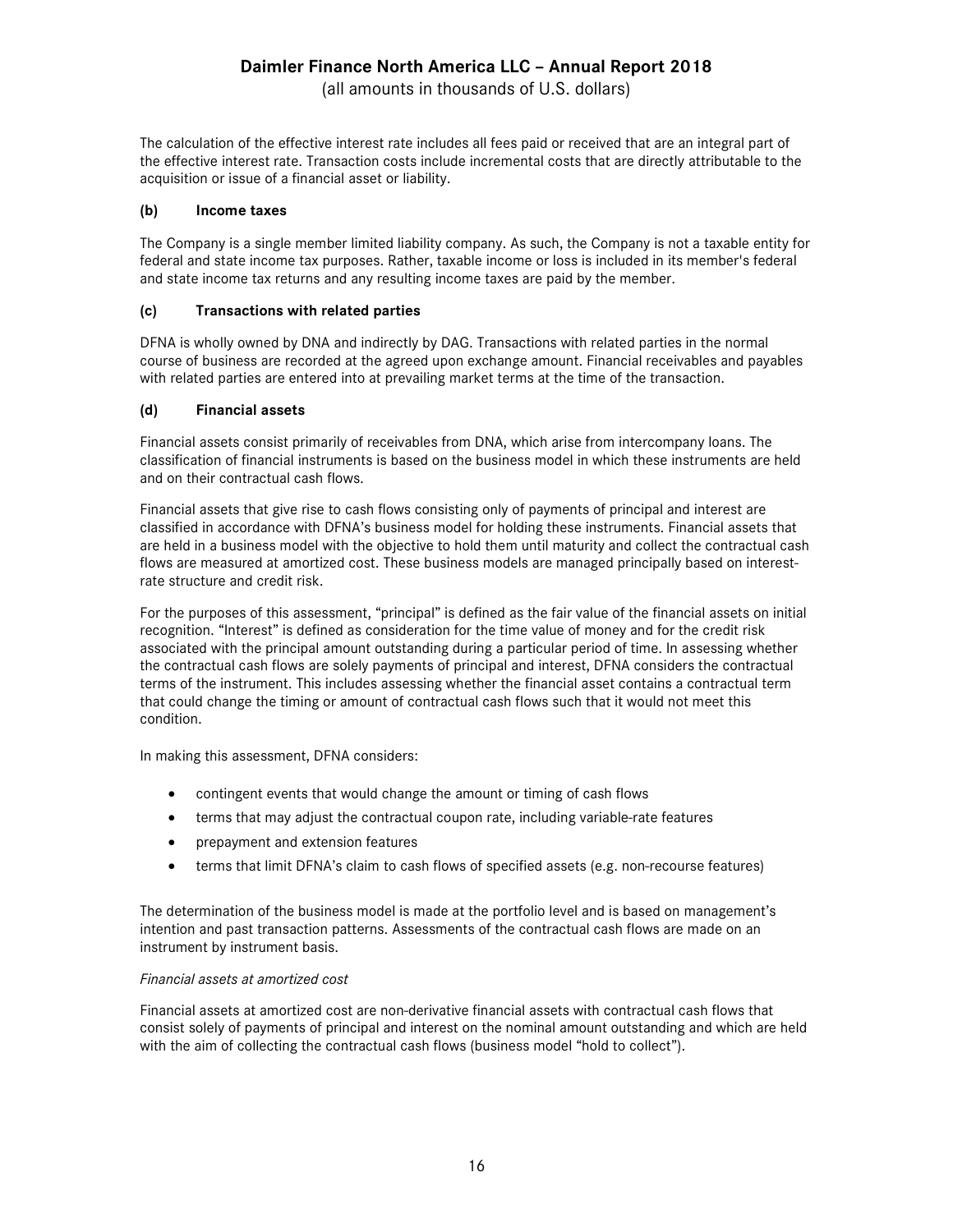(all amounts in thousands of U.S. dollars)

After initial recognition, financial assets at amortized cost are subsequently carried at amortized cost using the effective interest method less any loss allowances. Gains and losses are recognized in profit or loss when the financial assets at amortized cost are impaired or derecognized. Interest effects on the application of the effective interest method are also recognized in profit or loss.

### **Impairment of financial assets**

DFNA recognizes loss allowances for expected credit losses for financial assets other than those to be measured at fair value through profit or loss. The loss allowances for financial assets that are determined to have low credit risk at the reporting date or for which credit risk has not increased significantly since recognition (including receivable from related parties) are measured at 12-month expected credit losses.

When determining if the credit risk of a financial asset has increased significantly DFNA considers reasonable and supportable information that is relevant and available without undue cost or effort, including quantitative and qualitative information based on historical experience and forward-looking information.

DFNA assumes that the credit risk on a financial asset has increased significantly if it is more than 30 days past due.

#### *Measurement of expected credit losses*

Expected credit losses are measured as the probability-weighted present value of all cash shortfalls over the expected life of each financial asset. 12-months expected credit losses are a portion of expected credit losses that result from default events that are possible within the next 12 months after the reporting date. Expected credit losses are discounted at the effective interest rate of the financial asset.

A financial instrument is written off when there is no reasonable expectation of recovering it in its entirety or a portion thereof, for example at the end of insolvency proceedings or after a court decision of uncollectibility.

## **(e) Financial liabilities**

Financial liabilities include notes and bonds payable, commercial paper, payables to related parties, and accrued interest. New notes and bonds and commercial paper issuances are recognized at fair value based on quoted prices on the day of issuance minus transaction costs, if any. After initial recognition at fair value minus transaction costs, they are subsequently measured at amortized cost using the effective interest method.

## <span id="page-16-0"></span>**4. Transactions with related parties**

|                                                      | December 31,             |            |
|------------------------------------------------------|--------------------------|------------|
|                                                      | 2018                     | 2017       |
| Daimler North America Corporation                    | 30,388,468               | 27,694,269 |
| Daimler North America Corporation - accrued interest | 275,699                  | 246,044    |
| Daimler North America Finance Corporation (DNAF)     | 4,214                    | 2,791      |
| Total                                                | 30,668,381<br>27,943,104 |            |

The following table sets forth amounts receivable from related parties: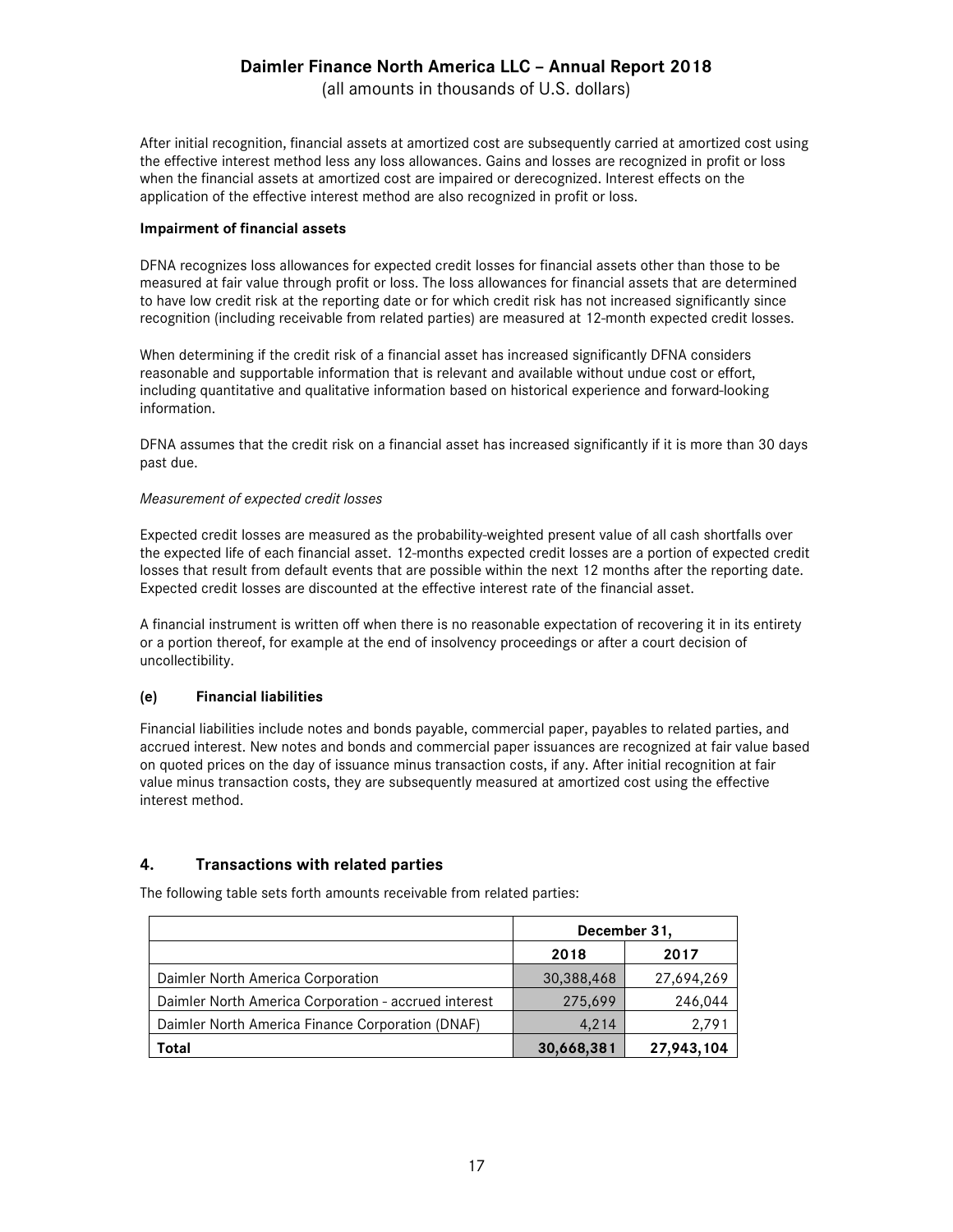(all amounts in thousands of U.S. dollars)

The receivables bear interest at fixed and variable rates ranging from 1.5% to 8.5%, with a weighted average interest rate of 1.89%. Variable rates are re-priced on a 3 month basis. Interest income is recorded using the effective interest method. The Company recorded interest income from DNA of \$879,101 in 2018 and \$734,327 in 2017. The Company holds cash receivables with DNAF, the US In-House Bank, and recorded interest income of \$112 in 2018 and \$41 in 2017.

As of December 31, 2018, aggregate annual maturities of receivables from related parties were as follows:

| Year        | Amount     |
|-------------|------------|
| 2019        | 5,294,317  |
| 2020        | 7,540,293  |
| 2021        | 10,277,049 |
| $\geq 2022$ | 7,556,722  |
| Total       | 30,668,381 |

As of December 31, 2017, aggregate annual maturities of receivables from related parties were as follows:

| Year        | Amount     |
|-------------|------------|
| 2018        | 6,813,562  |
| 2019        | 4,491,554  |
| 2020        | 6,535,565  |
| $\geq 2021$ | 10,102,423 |
| Total       | 27,943,104 |

The following table sets forth amounts payable to related parties which result from guarantee fees:

|            | December 31, |        |
|------------|--------------|--------|
|            | 2018<br>2017 |        |
| Daimler AG | 23,498       | 20,247 |
| Total      | 23,498       | 20,247 |

DFNA is charged fees for the full and unconditional guarantees on its outstanding notes and bonds and commercial paper programs by DAG. These fees are calculated as a set percentage of the outstanding notes and bonds and commercial paper at the end of each month at any given year. These guarantee fees were \$36,890 and \$34,693 for the years ended December 31, 2018 and 2017, respectively.

DFNA is charged for administrative overhead expenses by DNA. These expenses were \$4,142 and \$3,391 for the years ended December 31, 2018 and 2017, respectively, and are included in administrative expenses in the statement of comprehensive income.

DFNA and DNA are also parties to agreements pursuant to which DNA reimburses DFNA for any and all expenses incurred in connection with the administration of DFNA's notes and bonds and commercial paper programs. These reimbursements are recognized in income.

There are no related party transactions with key management personnel as defined in IAS 24.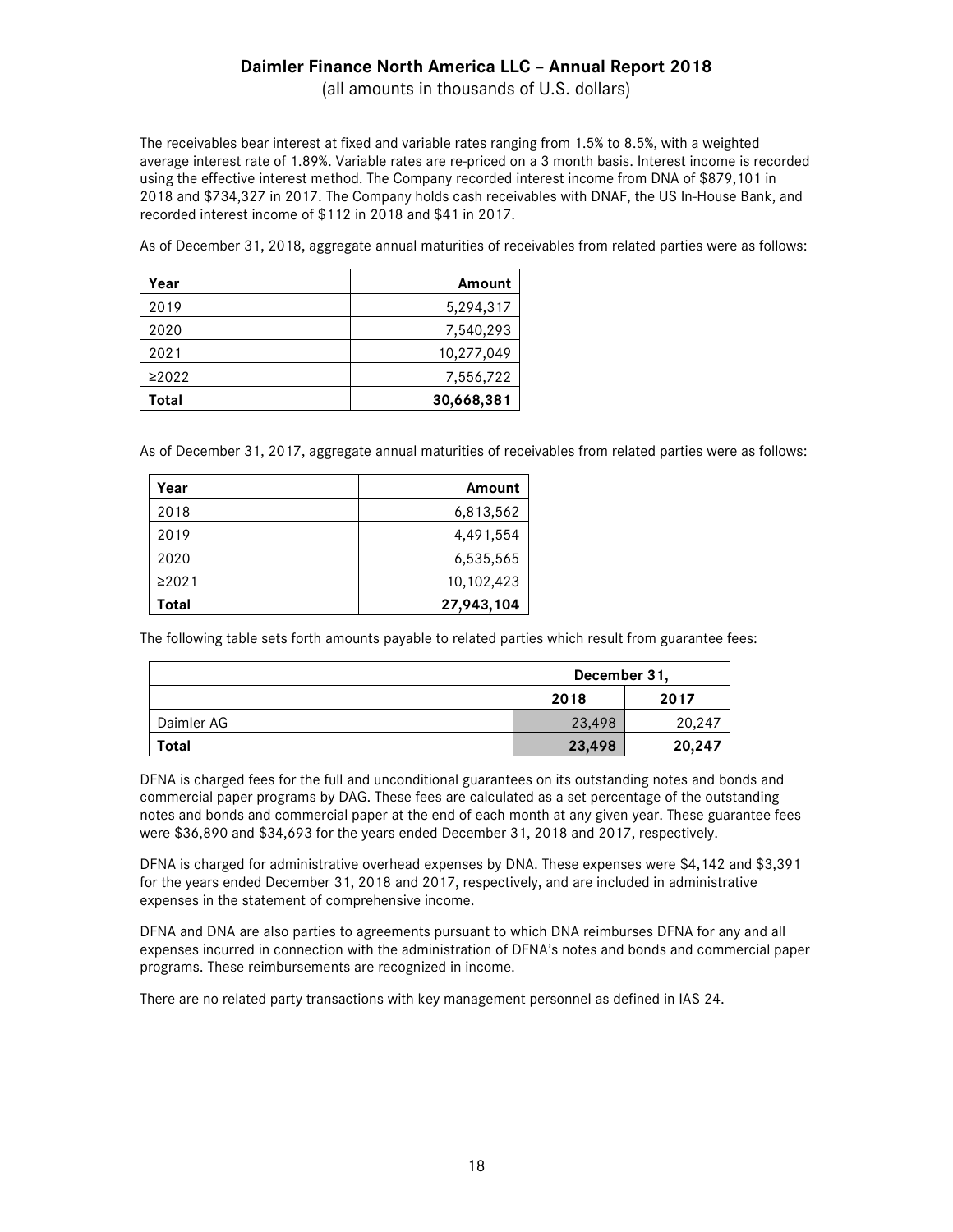(all amounts in thousands of U.S. dollars)

## <span id="page-18-0"></span>**5. Statement of cash flows**

In 2018 the changes in liabilities arising from financing activities were as follows.

| <b>Financing liabilities</b>                 | Notes and bonds<br>payable | Commercial<br>Paper | <b>Total</b>  |
|----------------------------------------------|----------------------------|---------------------|---------------|
| Balance at January 1, 2018 <sup>1</sup>      | 27,922,605                 |                     | 27,922,605    |
| Proceeds from Issuance                       | 8,719,279                  | 493,881             | 9,213,160     |
| Repayments                                   | (6, 550, 000)              | 1,000               | (6, 551, 000) |
| Total changes from financing cash flows      | 2,169,279                  | 492,881             | 2,662,160     |
| Interest expense                             | 873,575                    | 5,638               | 879,213       |
| Interest paid                                | (819, 095)                 |                     | (819,095)     |
| <b>Total liability-related other changes</b> | 54,480                     | 5,638               | 60,118        |
| Balance at December 31, 2018 <sup>2</sup>    | 30, 146, 364               | 498,519             | 30,644,883    |

<sup>1</sup> Notes and bonds payable balance at January 1, 2018 includes accrued interest in the amount of \$246,044. 2 Notes and bonds payable balance at December 31, 2018 includes accrued interest in the amount of \$275,699.

In 2017 the changes in liabilities arising from financing activities were as follows.

| Liabilities                               | <b>Notes and bonds</b><br>payable |
|-------------------------------------------|-----------------------------------|
| Balance at January 1, 2017 <sup>1</sup>   | 26,892,242                        |
| Proceeds from notes and bonds             | 6,480,475                         |
| Repayments of notes and bonds             | (5,500,000)                       |
| Total changes from financing cash flows   | 980,475                           |
| Interest expense                          | 734,368                           |
| Interest paid                             | (684, 480)                        |
| Total liability-related other changes     | 49,888                            |
| Balance at December 31, 2017 <sup>2</sup> | 27,922,605                        |

<sup>1</sup> Notes and bonds payable balance at January 1, 2017 includes accrued interest in the amount of \$220,970.<br><sup>2</sup> Notes and bonds payable balance at December 31, 2017 includes accrued interest in the amount of \$246,044.

## <span id="page-18-1"></span>**6. Financial instruments**

## **(a) Carrying amounts and fair values of financial instruments**

The following table shows the carrying amounts and fair values of the Company's financial instruments. The fair value of a financial instrument is the price that would be received to sell an asset or paid to transfer a liability in an orderly transaction between market participants at the measurement date. Given the varying influencing factors, the reported fair values can only be viewed as indicators of the prices that may actually be achieved on the market. The fair values of financial instruments were calculated on the basis of market information available on the balance sheet date.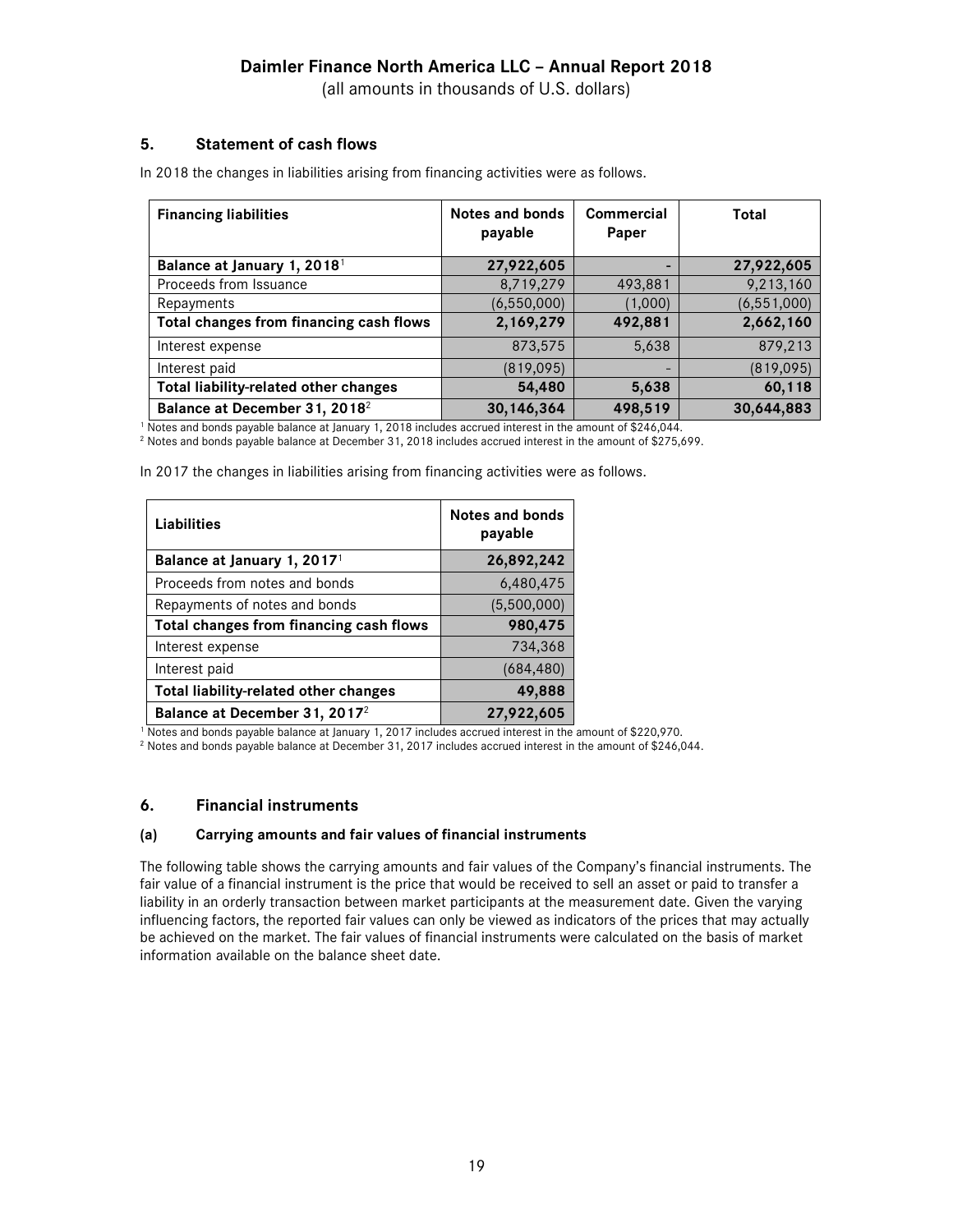(all amounts in thousands of U.S. dollars)

|                                                                 | December 31, 2018         |                   |                    | December 31, 2017 |  |
|-----------------------------------------------------------------|---------------------------|-------------------|--------------------|-------------------|--|
|                                                                 | <b>Carrying</b><br>amount | <b>Fair value</b> | Carrying<br>amount | <b>Fair value</b> |  |
| Financial assets at amortized<br>cost                           |                           |                   |                    |                   |  |
| Receivables from related<br>parties                             | 30,392,682                | 30,494,522        | 27,697,060         | 28,540,770        |  |
| Accrued interest income<br>from DNA                             | 275,699                   | 275,699           | 246,044            | 246,044           |  |
| Total financial assets at<br>amortized cost                     | 30,668,381                | 30,770,221        | 27,943,104         | 28,786,814        |  |
| <b>Total financial assets</b>                                   | 30,668,381                | 30,770,221        | 27,943,104         | 28,786,814        |  |
| Financial liabilities carried at<br>amortized cost              |                           |                   |                    |                   |  |
| Notes and bonds payable                                         | 29,870,665                | 29,972,505        | 27,676,561         | 28,520,403        |  |
| Commercial paper                                                | 498,519                   | 498,519           |                    |                   |  |
| Payables to related parties                                     | 23,498                    | 23,498            | 20,247             | 20,247            |  |
| Accrued interest expense                                        | 275,699                   | 275,699           | 246,044            | 246,044           |  |
| <b>Total financial liabilities</b><br>carried at amortized cost | 30,668,381                | 30,770,221        | 27,942,852         | 28,786,694        |  |
| <b>Total financial liabilities</b>                              | 30,668,381                | 30,770,221        | 27,942,852         | 28,786,694        |  |

Financial assets and liabilities not measured at fair value are classified into the following fair value hierarchy:

|                                                              | December 31, 2018 (IFRS 9) |                          |            |            | December 31, 2017 (IAS 39) |            |            |            |
|--------------------------------------------------------------|----------------------------|--------------------------|------------|------------|----------------------------|------------|------------|------------|
|                                                              | <b>Total</b>               | Level $11$               | Level $22$ | Level $33$ | <b>Total</b>               | Level $11$ | Level $22$ | Level $33$ |
| Financial assets at<br>amortized cost                        | 30,770,221                 |                          | 30,770,221 | -          | 28,786,814                 |            | 28,786,814 |            |
|                                                              |                            |                          |            |            |                            |            |            |            |
| <b>Financial liabilities</b><br>carried at<br>amortized cost | 30,770,221                 | 28,059,728               | 2,710,493  | -          | 28,786,694                 | 27,033,844 | 1,752,850  |            |
| thereof notes<br>and bonds                                   | 29,972,505                 | 28,059,728               | 1,912,777  | -          | 28,520,403                 | 27,033,844 | 1,486,559  |            |
| thereof other<br>financial<br>liabilities                    | 797,716                    | $\overline{\phantom{0}}$ | 797,716    | -          | 266,291                    |            | 266,291    |            |

<sup>1</sup> Fair value measurement based on quoted prices (unadjusted) in active markets for identical assets or liabilities.

<sup>2</sup> Fair value measurement based on inputs for the asset or liability that are observable on active markets either directly (i.e. as prices) or indirectly (i.e. derived from prices).

<sup>3</sup> Fair value measurement based on inputs for the asset or liability that are not observable market data.

The fair values of financial instruments were calculated on the basis of market information available at the reporting date using the methods and assumptions presented below. Due to the short nature of accrued interest income, accrued interest expense, and payables to related parties, management assumes that their fair values are equal to the carrying amounts.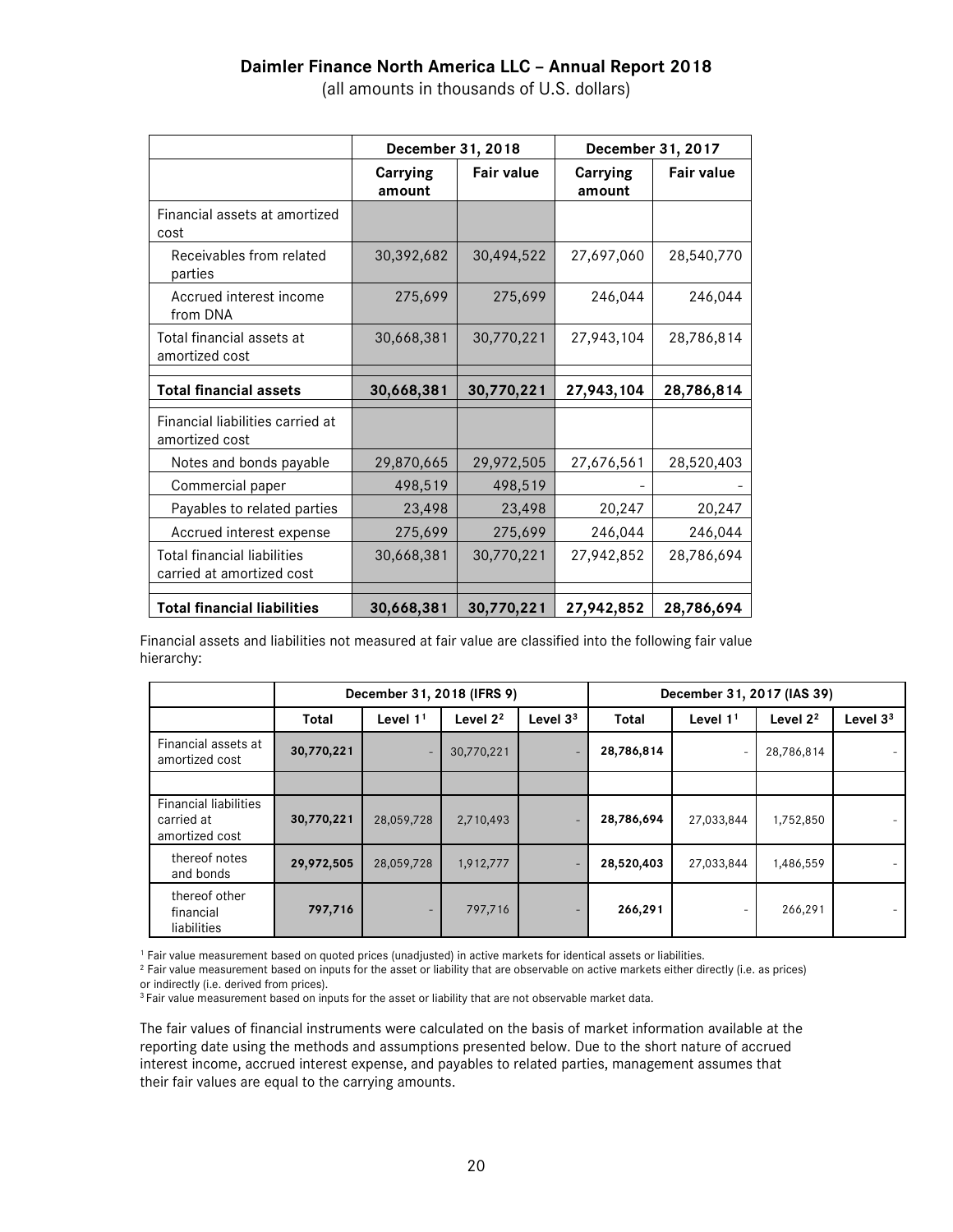(all amounts in thousands of U.S. dollars)

#### **Receivables from related parties**

DFNA holds receivables from DNA within a business model whose objective is to collect contractual cash flows. None of these receivables have been derecognized or are impaired, and the Company does not believe that these receivables are at risk of being impaired. The Company believes that the fair value of the receivables from DNA approximates the fair value of the external notes and bonds payable at December 31, 2018 and 2017, as the terms and interest rates of the receivables from DNA are intended to mirror DFNA's external borrowings such that interest expense and debt maturities with third parties are offset by corresponding interest income and loan maturities from DNA.

### **Notes and bonds payable**

When available, the Company uses quoted market prices for its issued identical notes and bonds and classifies such instruments as Level 1 in the fair value hierarchy. If quoted market prices are not available, the fair value of notes and bonds is determined based on internal models calculating present values of the estimated cash flows and using observable inputs such as interest rates for similar types of instruments. Notes and bonds measured using simple proprietary models based on observable inputs are classified as Level 2 in the fair value hierarchy.

## **Other financial liabilities**

Because of the short maturities of these financial instruments, the carrying amount approximates fair value.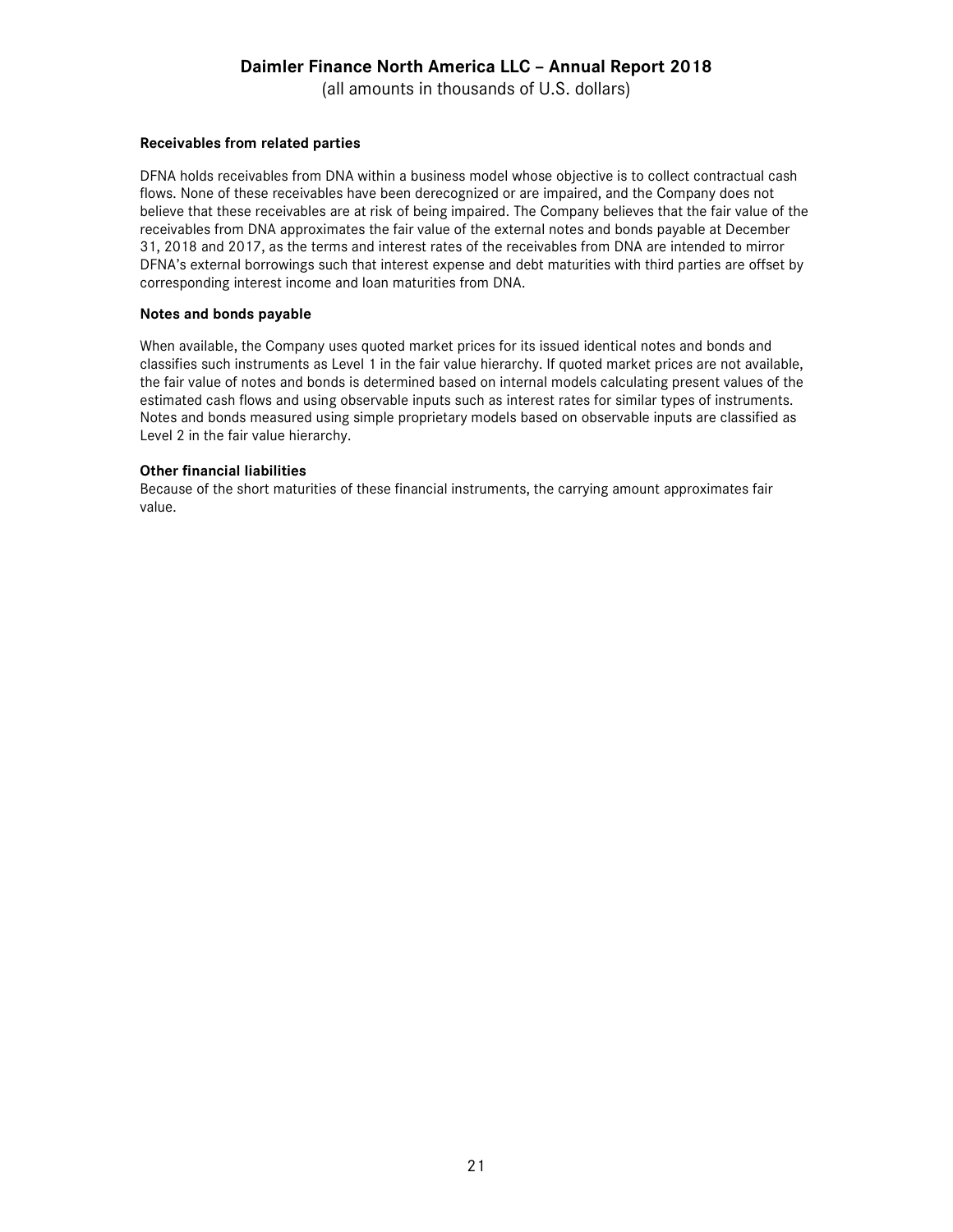(all amounts in thousands of U.S. dollars)

## **(b) Notes and bonds payable**

DFNA's obligations under the notes and bonds program are fully and unconditionally guaranteed by its ultimate parent company, DAG. Contemporaneously, DFNA and DNA entered into an agreement according to which DNA reimburses DFNA for any and all fees incurred by DFNA in the course of the administration of the program. Terms and conditions of notes and bonds payable outstanding at December 31, 2018 are as followed:

| <b>US-Dollar Notes and Bonds</b> | Currency   | Nominal interest<br>rate | Year of<br>maturity | Face value | <b>Carrying amount</b> |
|----------------------------------|------------|--------------------------|---------------------|------------|------------------------|
| Medium Term Note                 | <b>USD</b> | 1.500%                   | 2019                | 1,500,000  | 1,499,021              |
| Medium Term Note                 | <b>USD</b> | Libor+0.74%              | 2019                | 250,000    | 249,915                |
| Medium Term Note                 | <b>USD</b> | 2.250%                   | 2019                | 750,000    | 749,324                |
| Medium Term Note                 | <b>USD</b> | 2.250%                   | 2019                | 500,000    | 499,638                |
| Medium Term Note                 | <b>USD</b> | 1.750%                   | 2019                | 1,100,000  | 1,098,924              |
| Medium Term Note                 | <b>USD</b> | Libor+0.62%              | 2019                | 400,000    | 399,778                |
| Medium Term Note                 | <b>USD</b> | 2.300%                   | 2020                | 1,000,000  | 999,081                |
| Medium Term Note                 | <b>USD</b> | Libor+0.63%              | 2020                | 400,000    | 399,729                |
| Medium Term Note                 | <b>USD</b> | 2.250%                   | 2020                | 1,250,000  | 1,248,433              |
| Medium Term Note                 | <b>USD</b> | 2.125%                   | 2020                | 400,000    | 399,140                |
| Medium Term Note                 | <b>USD</b> | 2.125%                   | 2020                | 100,000    | 99,996                 |
| Medium Term Note                 | <b>USD</b> | Libor+0.39%              | 2020                | 500,000    | 499,497                |
| Medium Term Note                 | <b>USD</b> | 3.100%                   | 2020                | 500,000    | 499,186                |
| Medium Term Note                 | <b>USD</b> | 2.200%                   | 2020                | 750,000    | 748,801                |
| Medium Term Note                 | <b>USD</b> | Libor+0.53%              | 2020                | 500,000    | 499,552                |
| Medium Term Note                 | <b>USD</b> | 2.450%                   | 2020                | 1,300,000  | 1,298,215              |
| Medium Term Note                 | <b>USD</b> | 2.700%                   | 2020                | 850,000    | 848,663                |
| Medium Term Note                 | <b>USD</b> | 2.300%                   | 2021                | 1,100,000  | 1,096,928              |
| Medium Term Note                 | <b>USD</b> | Libor+0.43%              | 2021                | 400,000    | 399,478                |
| Medium Term Note                 | <b>USD</b> | 3.000%                   | 2021                | 550,000    | 548,555                |
| Medium Term Note                 | <b>USD</b> | Libor+0.45%              | 2021                | 400,000    | 399,428                |
| Medium Term Note                 | <b>USD</b> | Libor+0.45%              | 2021                | 750,000    | 748,927                |
| Medium Term Note                 | <b>USD</b> | 2.875%                   | 2021                | 650,000    | 648,919                |
| Medium Term Note                 | <b>USD</b> | Libor+0.55%              | 2021                | 700,000    | 698,908                |
| Medium Term Note                 | <b>USD</b> | 3.350%                   | 2021                | 1,000,000  | 997,379                |
| Medium Term Note                 | <b>USD</b> | 2.000%                   | 2021                | 1,250,000  | 1,248,070              |
| Medium Term Note                 | <b>USD</b> | 3.875%                   | 2021                | 750,000    | 746,696                |
| Medium Term Note                 | <b>USD</b> | 2.200%                   | 2021                | 1,000,000  | 998,373                |
| Medium Term Note                 | <b>USD</b> | Libor+0.67%              | 2021                | 500,000    | 499,051                |
| Medium Term Note                 | <b>USD</b> | 3.750%                   | 2021                | 1,250,000  | 1,246,336              |
| Medium Term Note                 | <b>USD</b> | 2.850%                   | 2022                | 850,000    | 848,026                |
| Medium Term Note                 | <b>USD</b> | 2.850%                   | 2022                | 250,000    | 250,950                |
| Medium Term Note                 | <b>USD</b> | 3.350%                   | 2023                | 675,000    | 672,409                |
| Medium Term Note                 | <b>USD</b> | Libor+0.84%              | 2023                | 400,000    | 399,132                |
| Medium Term Note                 | <b>USD</b> | 3.700%                   | 2023                | 600,000    | 597,595                |
| Medium Term Note                 | <b>USD</b> | 3.250%                   | 2024                | 500,000    | 496,344                |
| Medium Term Note                 | <b>USD</b> | 3.300%                   | 2025                | 650,000    | 647,714                |
| Medium Term Note                 | <b>USD</b> | 3.500%                   | 2025                | 500,000    | 497,290                |
| Medium Term Note                 | <b>USD</b> | 3.450%                   | 2027                | 750,000    | 745,563                |
| Medium Term Note                 | <b>USD</b> | 3.750%                   | 2028                | 625,000    | 623,172                |
| Medium Term Note                 | <b>USD</b> | 3.750%                   | 2028                | 300,000    | 293,432                |
| Bond                             | <b>USD</b> | 8.500%                   | 2031                | 1,500,000  | 1,485,097              |
| Total                            |            |                          |                     | 29,950,000 | 29,870,665             |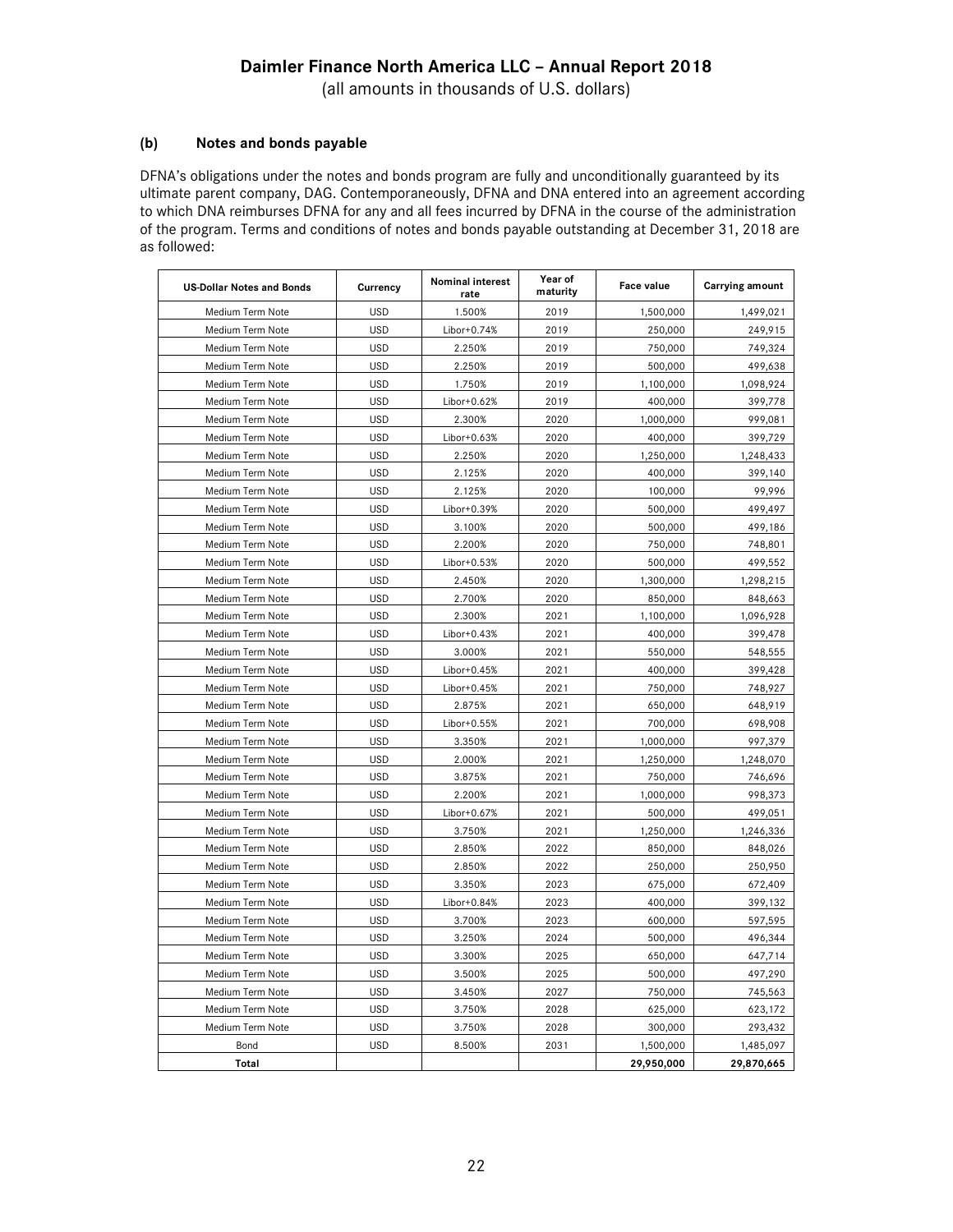(all amounts in thousands of U.S. dollars)

## **(c) Commercial paper**

In February 2011, DFNA entered into a \$3,000,000 private placement of a commercial paper program. The commercial paper balance was \$498,519 at December 31, 2018 compared to \$0 at December 31, 2017. Fixed interest rates ranged from 2.46% to 2.60% and maturity dates ranged from January 19, 2019 to March 28, 2019. DFNA's obligations under the commercial paper program are fully and unconditionally guaranteed by its ultimate parent company, DAG.

## <span id="page-22-0"></span>**7. Management of financial risks**

## **(a) Introduction**

The global nature of the Daimler businesses in the US exposes DFNA indirectly to the risks listed below:

- credit risk
- liquidity risk
- finance market risks

However, the resulting effects of these risks on the Company's financial position, cash flows and profitability are all offset by the existing reimbursement agreements between DFNA and DNA as well as the unconditional guarantee issued by DAG for DFNA's outstanding notes and bonds and commercial paper. As a result, the Company is exposed to DNA's, and indirectly to its ultimate parent DAG's, intent and ability to effect the repayment of these receivables and honor the unconditional guarantee.

This note presents information about the Company's exposure to each of the above risks, and the objectives, policies and processes for measuring and managing risk. As part of its policies and processes for managing and measuring, if necessary, these risks, the Company monitors DAG's liquidity position. DAG's financial statements are publicly available.

Debt ratings are an assessment by the rating agencies of the credit risk associated with DAG and are based on information provided by DAG or other sources. Lower ratings generally result in higher borrowing costs and reduced access to capital markets. Standard & Poor's Rating Services ("S&P"), Moody's Investors Service, Inc. ("Moody's"), Fitch Ratings Ltd. ("Fitch"), the European rating agency Scope Ratings AG ("Scope"), and the Canadian agency DBRS ("DBRS") rate DAG's commercial paper (short-term) and senior unsecured long-term debt (long-term).

DAG's ratings as of December 31, 2018 were as follow:

|                 | S&P | Moody's | <b>Fitch</b> | <b>Scope</b> | <b>DBRS</b> |
|-----------------|-----|---------|--------------|--------------|-------------|
| Short-term debt | A-  | P-1     | Fク           | -0           | $R-1$ (low) |
| Long-term debt  |     | A2      | A-           |              |             |

DAG's ratings as of December 31, 2017 were as follow:

|                 | S&P | Moody's | Fitch | <b>Scope</b> | <b>DBRS</b> |
|-----------------|-----|---------|-------|--------------|-------------|
| Short-term debt | A-` | P-1     | F2    | S-1          | $R-1$ (low) |
| Long-term debt  |     | A2      | Α-    |              |             |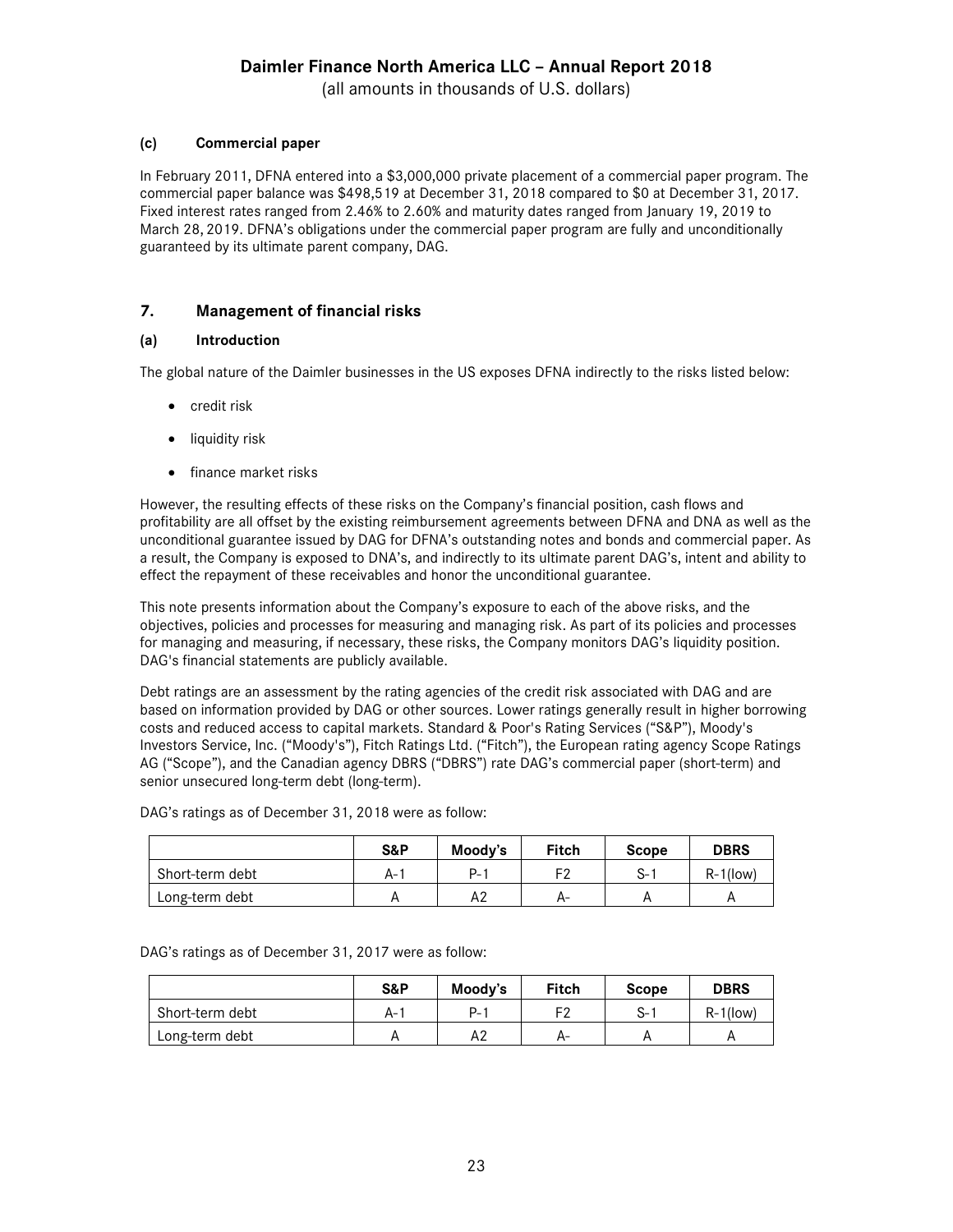(all amounts in thousands of U.S. dollars)

## **(b) General information on financial risks**

DFNA applies the guidelines established by its ultimate parent company, DAG, and when necessary, establishes its own guidelines unique to the transactions of the Company. The guidelines are established for risk controlling procedures and for the use of financial instruments, including a clear segregation of duties with regard to operating financial activities, settlement, accounting and controlling of financial instruments. The guidelines upon which the Company's risk management processes are based are designed to identify and analyze these risks, to set appropriate risk limits and controls and to monitor the risks by means of reliable and up-to-date administrative and information systems. The guidelines and systems are regularly reviewed and adjusted to changes in markets and businesses.

## **(c) Credit risk**

Credit risk is the risk of economic loss arising from counterparty's failure to repay or service debt in accordance with the contractual terms. Credit risk encompasses both the direct risk of default and the risk of a deterioration of creditworthiness as well as concentration risks.

The Company's assets consist primarily of receivables from DNA. As a result, the Company is exposed to DNA's, and indirectly to its ultimate parent DAG's, intent and ability to effect the repayment of these receivables. The maximum exposure to credit risk at the reporting date from receivables is equal to the carrying amount, which is equal to the total assets of the Company. As part of its policies and processes for managing and measuring, if necessary, the Company's exposure to credit risk, the Company monitors DAG's liquidity position.

## **(d) Liquidity risk**

Liquidity risk encompasses the risk that the Company will encounter difficulty in meeting obligations associated with its financial liabilities in full when due. DFNA's source of liquidity is its external borrowings. The funds are primarily used to finance working capital and capital expenditure requirements as well as the cash needs of the lease and financing business of the DNA subsidiaries.

Depending on its cash needs and market conditions, DFNA issues bonds and notes and commercial paper in various currencies. Adverse changes in the capital markets could increase DFNA's funding costs and limit the Company's financial flexibility.

In July 2018, DAG successfully concluded negotiations with a consortium of international banks for a new syndicated credit facility with a volume raised from €9 billion to €11 billion. With a term of five years, it grants DAG additional financial flexibility until 2023. The term can be extended to 2025. This facility provides funds for general corporate purposes. Prior approval from DAG is required before the Company can access this credit line. At the end of 2018 and through the issuance date of these financial statements, this facility was not utilized by the Company.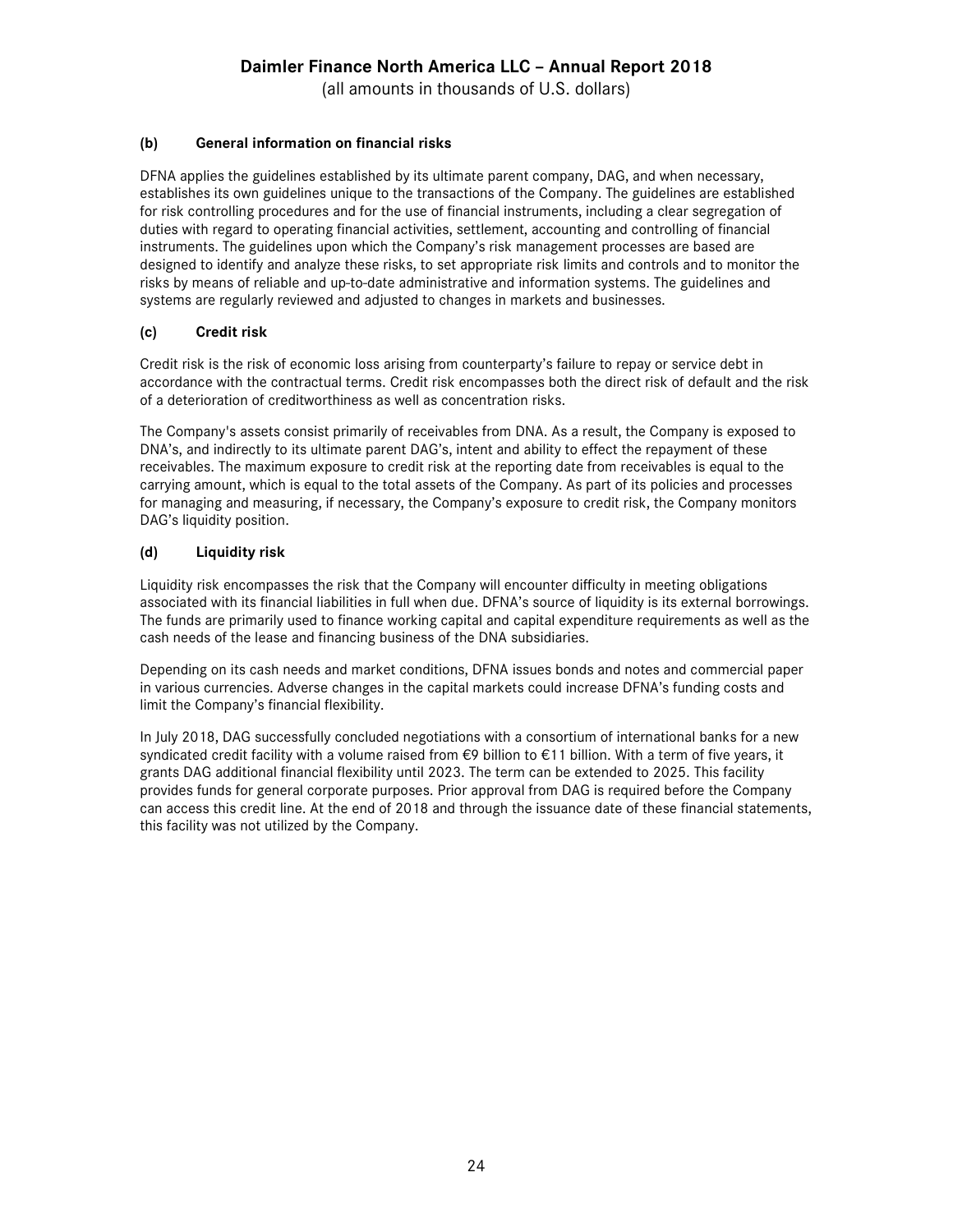(all amounts in thousands of U.S. dollars)

The liquidity runoff shown in the following table provides an insight into how the liquidity situation of the Company is affected by the cash flows of financial liabilities as of December 31, 2018. It comprises a runoff of the undiscounted contractual principal and interest cash outflows of the financing liabilities and undiscounted payments from other financing liabilities.

|                                | Total      | 2019      | 2020      | 2021       | 2022      | 2023      | $\geq 2024$ |
|--------------------------------|------------|-----------|-----------|------------|-----------|-----------|-------------|
| Notes and bonds<br>- principal | 29,950,000 | 4,500,000 | 7,550,000 | 10,300,000 | 1,100,000 | 1,675,000 | 4,825,000   |
| Notes and bonds<br>- interest  | 4,085,573  | 926,539   | 741,242   | 541,401    | 317,464   | 272,596   | 1,286,331   |
| Commercial<br>paper            | 500,000    | 500,000   |           |            |           |           |             |
| Payables to<br>related parties | 23,498     | 23,498    |           |            |           |           |             |
| <b>Total</b>                   | 34,559,071 | 5,950,037 | 8,291,242 | 10,841,401 | 1,417,464 | 1,947,596 | 6,111,331   |

The liquidity runoff as of December 31, 2017 is shown in the following table.

|                                | Total      | 2018      | 2019      | 2020      | 2021      | 2022      | $\geq 2023$ |
|--------------------------------|------------|-----------|-----------|-----------|-----------|-----------|-------------|
| Notes and bonds<br>- principal | 27,750,000 | 6,550,000 | 4,500,000 | 6,550,000 | 5,150,000 | 1,100,000 | 3,900,000   |
| Notes and bonds<br>- interest  | 3,675,384  | 696,672   | 615,280   | 459,520   | 340,849   | 224,250   | 1,338,813   |
| Payables to<br>related parties | 20,247     | 20,247    |           |           |           |           |             |
| Total                          | 31,445,631 | 7,266,919 | 5,115,280 | 7,009,520 | 5,490,849 | 1,324,250 | 5,238,813   |

Future cash flows for variable rate instruments are estimated using forward rates.

## **(e) Finance market risks**

Finance market risks are the risks that changes in market prices, such as interest rates and foreign exchange rates, will affect the Company's income or the value of its financial instruments. The objective of finance market risks management is to manage and control market risk exposures within acceptable parameters, while optimizing the return on risk.

The global nature of the Daimler businesses in the US exposes DFNA indirectly to market risks resulting from foreign currency exchange rates and changes in interest rates. However, the resulting effects of these market risks on the Company's financial position, cash flows and profitability are all offset by the existing reimbursement agreements between DFNA and DNA. DFNA maintains risk management control systems independent of Corporate Treasury.

## <span id="page-24-0"></span>**8. Related party relationships**

For transactions and balances with other DAG subsidiaries, refer to note 4.

The authority and responsibility for planning, directing and controlling the activities of DFNA resides within DAG's Corporate Treasury and Tax departments rather than with the directors of the entity. Accordingly, the Company does not have key management personnel.